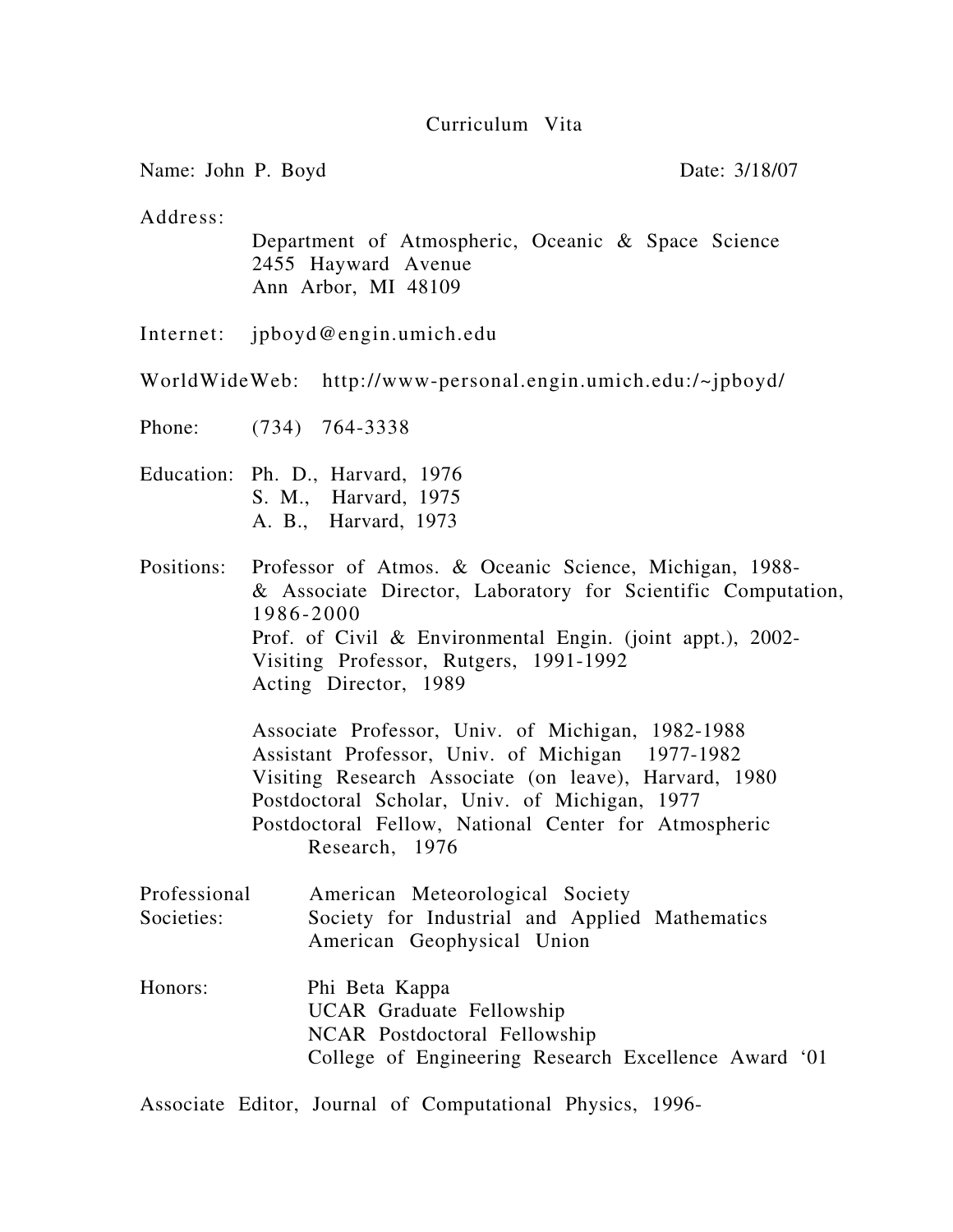PUBLICATIONS

# **Chebyshev and Fourier Spectral Methods,** Springer-Verlag, 792 pp. (1989), 2d edition, Dover (2001) [December]

# **Weakly Nonlocal Solitary Waves and Beyond-All-Orders Asymptotics**,

Kluwer, 608 pp. (1998)

- I. "Noninteraction of Waves with the Zonally Averaged Flow on a Spherical Earth and the Interrelationships of Eddy Fluxes of Heat, Energy, and Momentum", . Atmos. Sci., 33, 2285-2291 (1976).
- 2. "A Chebyshev Polynomial Method for Computing Analytic Solutions to Eigenvalue Problems with Application to the Anharmonic Oscillator", J. Math. Phys., 19, 1445-1456 (1978).
- 3. "The Choice of Spectral Functions on a Sphere For Boundary and Eigenvalue Problems: A Comparison of Chebyshev, Fourier, and Associated Legendre Expansions," Mon. Weath. Rev., 106, 1184-1191 (1978).
- 4. "Spectral and Pseudospectral Methods for Eigenvalue and Nonseparable Boundary Value Problems," Mon. Weath. Rev., 106, 1192-1203 (1978).
- 5. "The Effects of Latitudinal Shear on Equatorial Waves, Part I: Theory and Methods," J. Atmos. Sci., 35, 2236-2258 (1978).
- 6. "The Effects of Latitudinal Shear on Equatorial Waves, Part II: Applications to the Atmosphere," J. Atmos. Sci., 35, 2259-2267 (1978).
- 7. "The Nonlinear Equatorial Kelvin Wave," J. Phys. Oceangr., 10, 1-11 (1980).
- 8. "The Rate of Convergence of Hermite Function Series," Math. Comp., 35, 1309-1316 (1980).
- 9. "Equatorial Solitary Waves, Part I: Rossby Solitons", J. Phys. Oceangr., 10, no. 11, 1699-1718 (1980).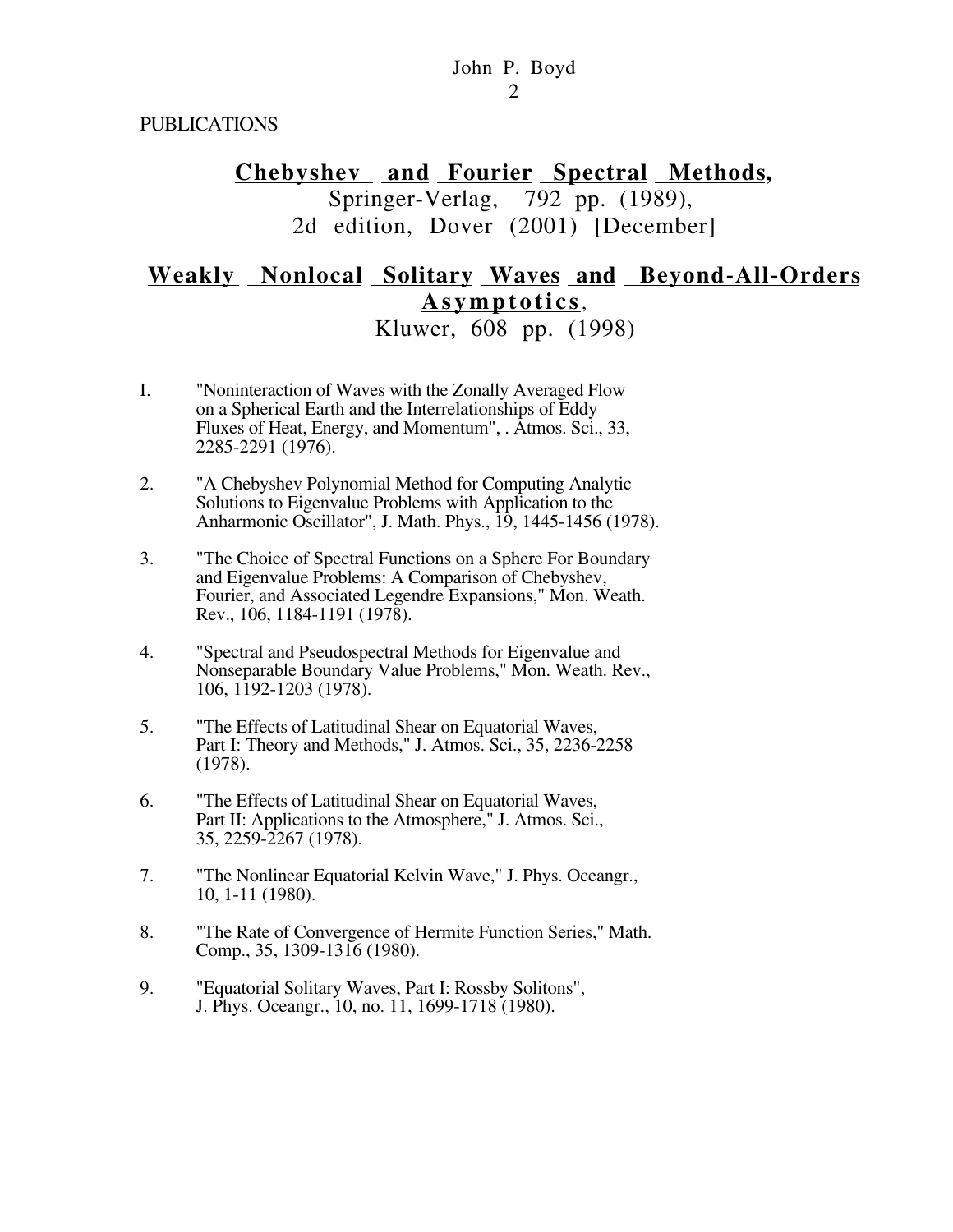- 10. "A Sturm-Liouville Eigenproblem with an Interior Pole," J. Math. Phys., 22, 1575-1590 (1981).
- 11. "The Rate of Convergence of Chebyshev Polynomials for Functions Which Have Asymptotic Power Series About One Endpoint," Math. Comp., 37, 189-196 (1981).
- 12. "Analytical Approximations to the Modon Dispersion Relation", Dyn. Atmos. Oceans, 6, 97-101 (1981).
- 13. "The Optimization of Convergence for Chebyshev Polynomial Methods in an Unbounded Domain," J. Comp. Phys., 45, 43-79 (1982).
- 14. "The Effects of Meridional Shear on Planetary Waves, Part I: Nonsingular Profiles," J. Atmos. Sci., 39, 756-769 (1982).
- 15. "The Effects of Meridional Shear on Planetary Waves, Part II: Critical Latitudes. J. Atmos. Sci., 39, 770-790 (1982).
- 16. "A Chebyshev Polynomial Rate-of-Convergence Theorem for Stieltjes Functions," Math. Comp., 39, 201-206 (1982).
- 17. "Theta Functions, Gaussian Series, and Spatially Periodic Solutions of the Korteweg-deVries Equation," J. Math. Phys., 23, 375-387 (1982).
- 18. "Low Wavenumber Instability on the Equatorial Beta-Plane," with Z. D. Christidis, Geophys. Res. Lett., 9, 769-772 (1982).
- 19. "Equatorial Solitary Waves, Part II: Envelope Solitons," J. Phys. Oceangr., 13, 428-449 (1983).
- 20. "Long Wave/Short Wave Resonance in Equatorial Waves," J. Phys. Oceangr., 13, 450-458 (1983).
- 21. "Second Harmonic Resonance for Equatorial Waves," J. Phys. Oceangr., 13, 459-466 (1983).
- 22. "Instability on the Equatorial Beta-Plane," with Z. D. Christidis, in Hydrodynamics of the Equatorial Ocean, ed. by J. Nihoul, Elsevier, Amsterdam, 339-351 (1983).
- 23. "The Continuous Spectrum of Linear Couette Flow with the Beta Effect," J. Atmos. Sci., 40, 2304-2308 (1983).
- 24. "The Asymptotic Coefficients of Hermite Series," J. Comp. Phys., 54, 382-410 (1984).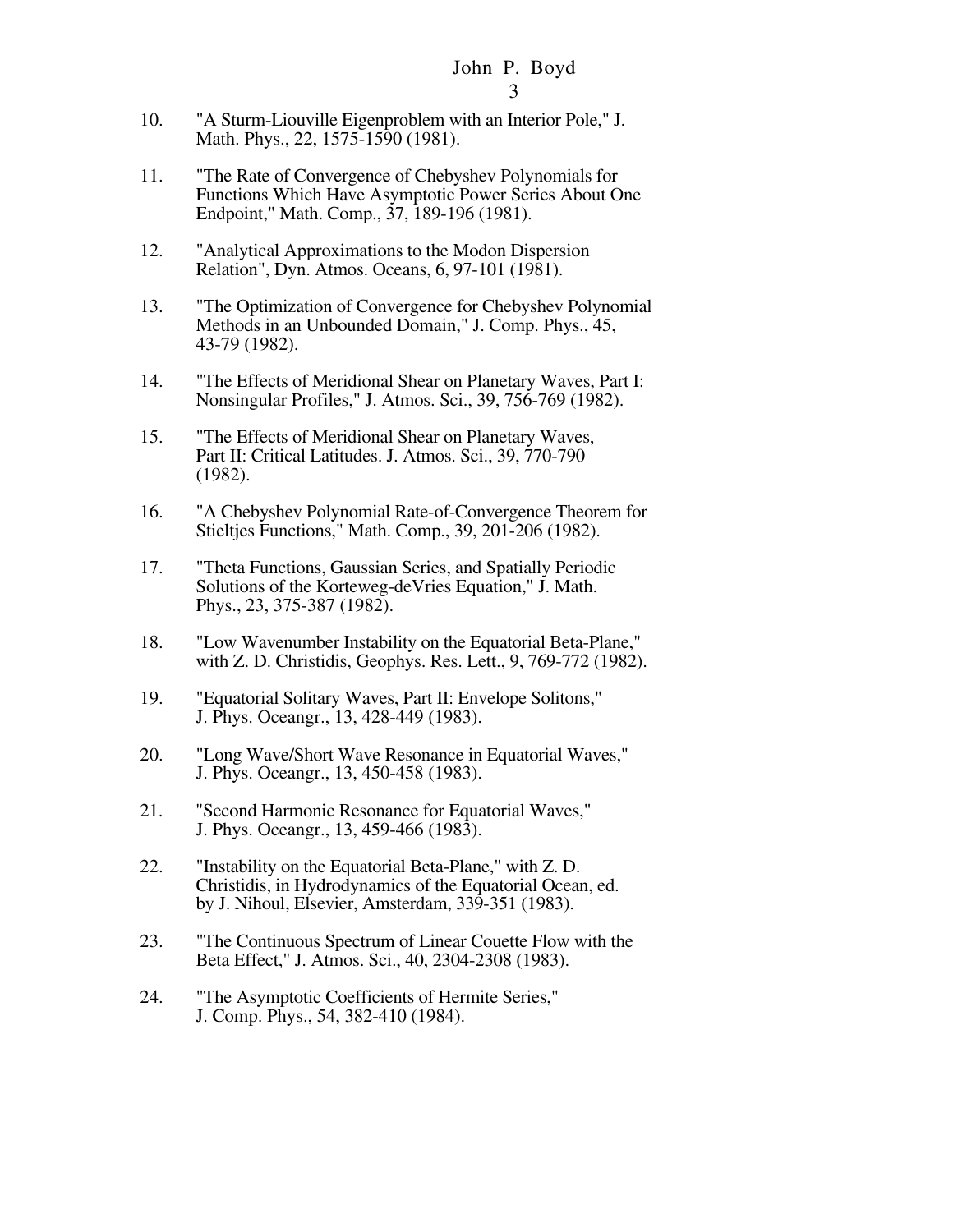- 25. "Equatorial Solitary Waves, Part 4: Kelvin Solitons in a Shear Flow," Dyn. Atmos. Oceans, 8, 173-184 (1984).
- 26. "Cnoidal Waves as Exact Sums of Repeated Solitary Waves: New Series for Elliptic Functions," SIAM J. Appl. Math., 44, 952-955 (1984).
- 27. "The Double Cnoidal Wave of the Korteweg-deVries Equation: An Overview," J. Math. Phys., 25, 3390-3401 (1984).
- 28. "Perturbation Theory for the Double Cnoidal Wave of the "Korteweg-deVries Equation," J. Math. Phys., 25, 3402-3414 (1984).
- 29. "The Special Modular Transformation for Polycnoidal Waves of the Korteweg-deVries Equation," J. Math. Phys., 25, 3415-3423 (1984).
- 30. "Complex Coordinate Methods for Hydrodynamic Instabilities and Sturm-Liouville Eigenproblems with an Interior Singularity," J. Comp. Phys., 57, 454-471 (1985).
- 31. "Equatorial Solitary Waves, Part 3: Westward-Travelling Modons," J. Phys. Oceangr., 15, 46-54 (1985).
- 32. "Solitons from Sine Waves: Analytical and Numerical Methods for Non-Integrable Solitary and Cnoidal Waves," Physica 21D, 227-246 (1986).
- 33. "Summability Methods for Hermite Functions," with D. W. Moore Dyn. Atmos. Sci, 10, 51-62 (1986).
- 34. "Solitons in a Continuously Stratified Equatorial Ocean," with H. G. Marshall, J. Phys. Oceangr., 17, 1016-1031 (1987).
- 35. "The Continuous Spectrum of Equatorial Rossby Waves in a Shear Flow," with Z. D. Christidis, Dyn. Atmos. Oceans., 11, 139-151 (1987).
- 36. "Barotropic Equatorial Waves: the Non-Uniformity of the Equatorial Beta-Plane," J. Atmos. Sci., 42, 1965-1967 (1985).
- 37. "Polynomial Series versus Sinc Expansions for Functions with Corner or Endpoint Singularities," J. Comp. Phys., 64, 266-269 (1986).
- 38. "The Orthogonal Rational Functions of Higgins & Christov and Chebyshev Polynomials", J. Approx. Theor., 61, 98-103 (1990).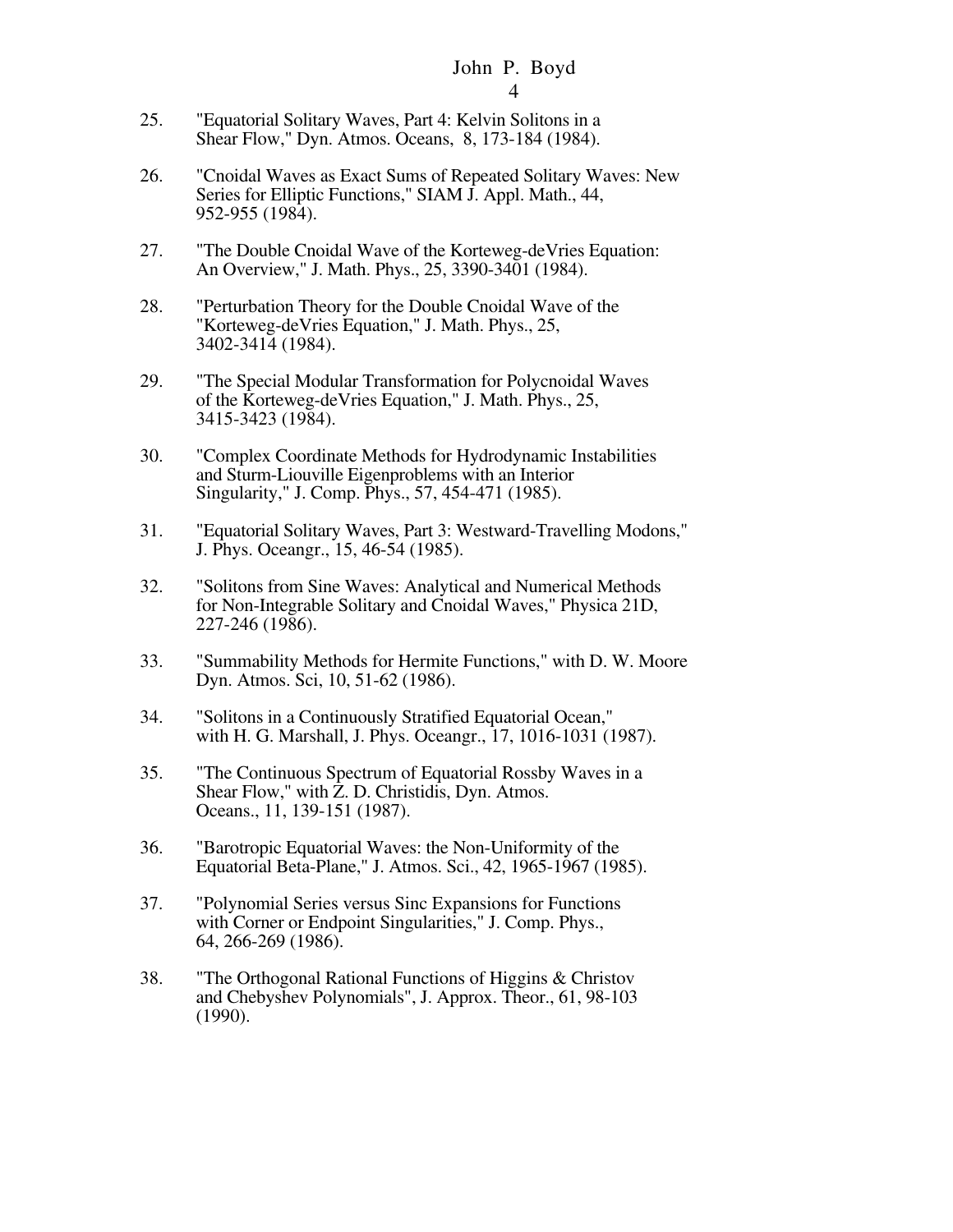- 39. "Spectral Methods Using Rational Basis Functions on an Infinite Interval", J. Comp. Phys., 69, 112-142 (1987).
- 40. "Orthogonal Rational Functions on a Semi-Infinite Interval", J. Comp. Phys., 70, 63-88 (1987).
- 41. "The Arctan/Tan & Kepler-Burgers Mapping for Periodic Solutions with a Shock, Front, or Internal Boundary Layer", J. Comp. Phys., 98, 181-193 (1992)
- 42. "Energetics Analysis of a Multilevel Global Spectral Model. Part I: Balanced Energy and Transient Energy", with S.-D. Ko and J. J. Tribbia, Mon. Weath. Rev., 117, 1941-1953 (1989).
- 43. "An Analytical and Numerical Study of the Two-Dimensional Bratu Equation", J. Scientific Computing, 1, 183-206 (1986).
- 44. "Energetics of a Multilevel Global Spectral Model. Part II: Zonal and Meridional Gravitational Energy", with S.-D. Ko and J. J. Tribbia, Mon. Weath. Rev., 117, 1954-1964 (1989).
- 45. "Exponentially Convergent Fourier/Chebyshev Quadrature Schemes on Bounded  $\bar{\&}$  Infinite Intervals, J. Scientific Computing, 2, 99-109 (1987).
- 46. "Periodic Solutions Generated by Solitons for the Quartically Nonlinear Korteweg-deVries Equation", ZAMP, 40, 940-944 (1989).
- 47. "Modeling Nonlinear Resonance: A Modification to the Stokes' Perturbation Expansion", with S. E. Haupt, Wave Motion, 10, 83-98 (1988).
- 48. "Summation Methods & Pseudospectral Algorithms, Part I: Finite Difference Summation of Whittaker Cardinal (Sinc) Series, submitted to J. Comp. Phys. (1987).
- 49. "A Comparison of Numerical & Analytical Methods for the Reduced Wave Equation with Multiple Spatial Scales", Appl. Numer. Math, 7, 453-479 (1991).
- 50. "Chebyshev Domain Truncation Is Inferior to Fourier Domain Truncation for Solving Problems on an Infinite Interval", J. Scient. Comp., 3, 109-120 (1988).
- 51. "The Asymptotic Chebyshev Coefficients for Functions with Logarithmic Endpoint Singularities", Appl. Math. & Computation, 29, 49-67 (1989).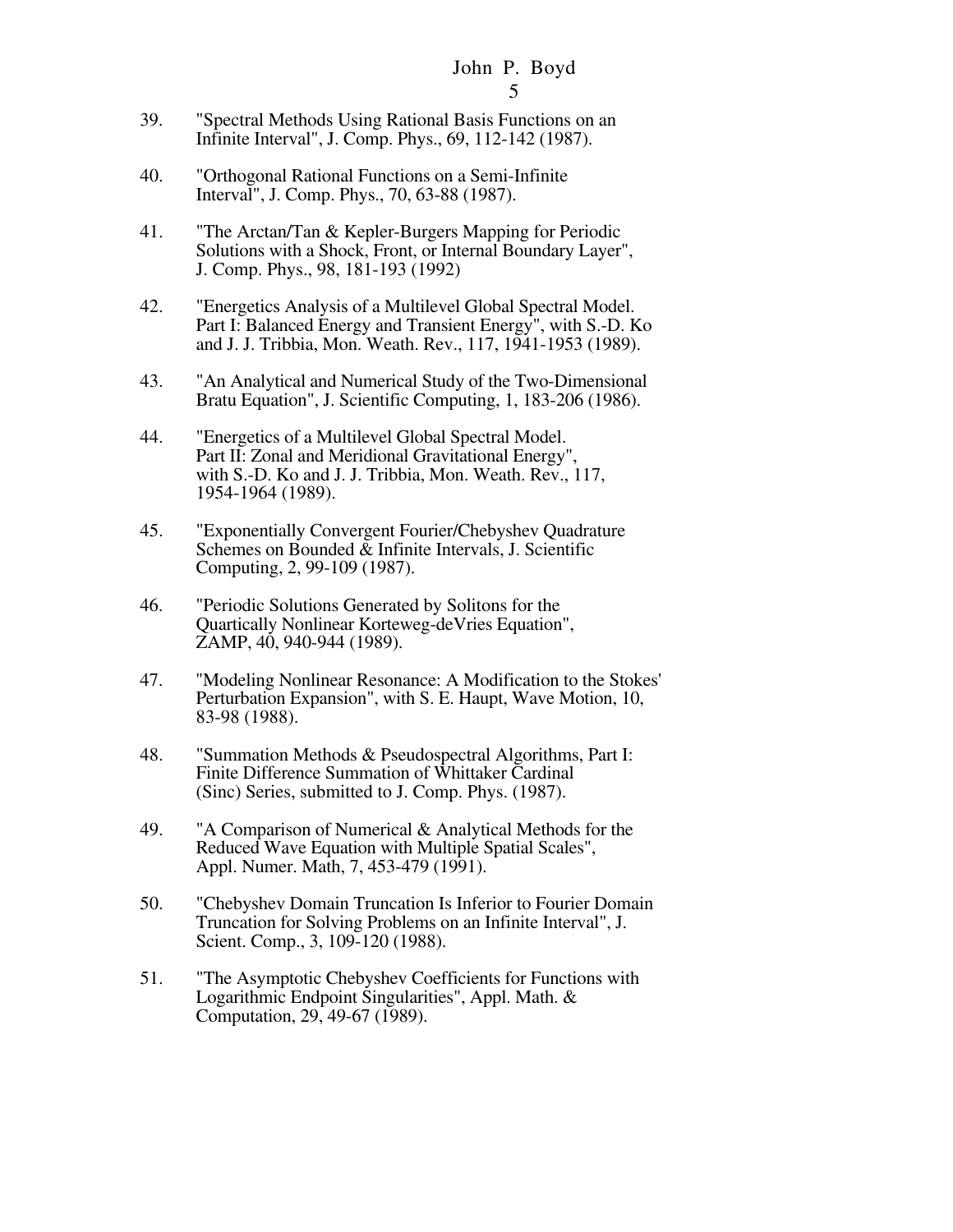- 52. "Chebyshev Pseudospectral Method for Viscous Flows with Corner Singularities", with N. Y. Lee and W. W. Schultz, J. Scientific Computing, 4, 1-24 (1989).
- 53. "Stability of Fluid in a Rectangular Enclosure by Spectral Method", with N. Y. Lee and W. W. Schultz, Int. J. Heat and Mass Transfer, 32, 513-520 (1989).
- 54. "Numerical Calculation of a Weakly Non-Local Solitary Wave: The "Breather" of the  $\phi^4$  Field Theory", Nonlinearity, 3, 177-195 (1990).
- 55. "Chebyshev and Legendre Spectral Methods in Algebraic Manipulation Languages", J. Symbolic Computing, 16, 377-399 (1993).
- 56. An Analytical Solution for a Nonlinear Differential Equation with Logarithmic Decay", Adv. Applied Math., 9, 358-363 (1988).
- 57. "Monopolar & Dipolar Vortex Solitons in Two Space Dimensions", Wave Motion, 13, no. 3, 223-243 (1991).
- 58. "Double Cnoidal Waves of the Korteweg-deVries Equation: The Boundary Value Approach", with S. E. Haupt, Physica D50, 117-134 (1991).
- 59. "Weakly Non-Local Solitary Waves". In Mesoscale/Synoptic Coherent Structures in Geophysical Turbulence: Proceedings of the Twentieth Hydrodynamics Colloquium, ed. by J. C. J. Nihoul & B. M. Jamart, Elsevier, Amsterdam, 103-112 (1989).
- 60. "Nonlinear equatorial Waves". In Nonlinear Topics of Ocean Physics, Proceedings of the Fermi Summer School, Course 109, ed. by A. R. Osborne and L. Bergamasco. North-Holland, Amsterdam, 51-97 (1991).
- 61. "Polycnoidal Waves: Spatially Periodic Generalizations Multiple Solitons." With S. E. Haupt. In Nonlinear Topics of Ocean Physics, ed. by A. R. Osborne and L. Bergamasco. North-Holland, Amsterdam, 827-856 (1991).
- 62. "Weakly Non-Local Solitary Waves". In Nonlinear Topics of Ocean Physics, ed. by A. R. Osborne and L. Bergamasco. North-Holland, Amsterdam, 527-556 (1991).
- 63. "The Envelope of the Error for Chebyshev & Fourier Interpolation", J. Scientific Computing, 5, 311-363 (1990).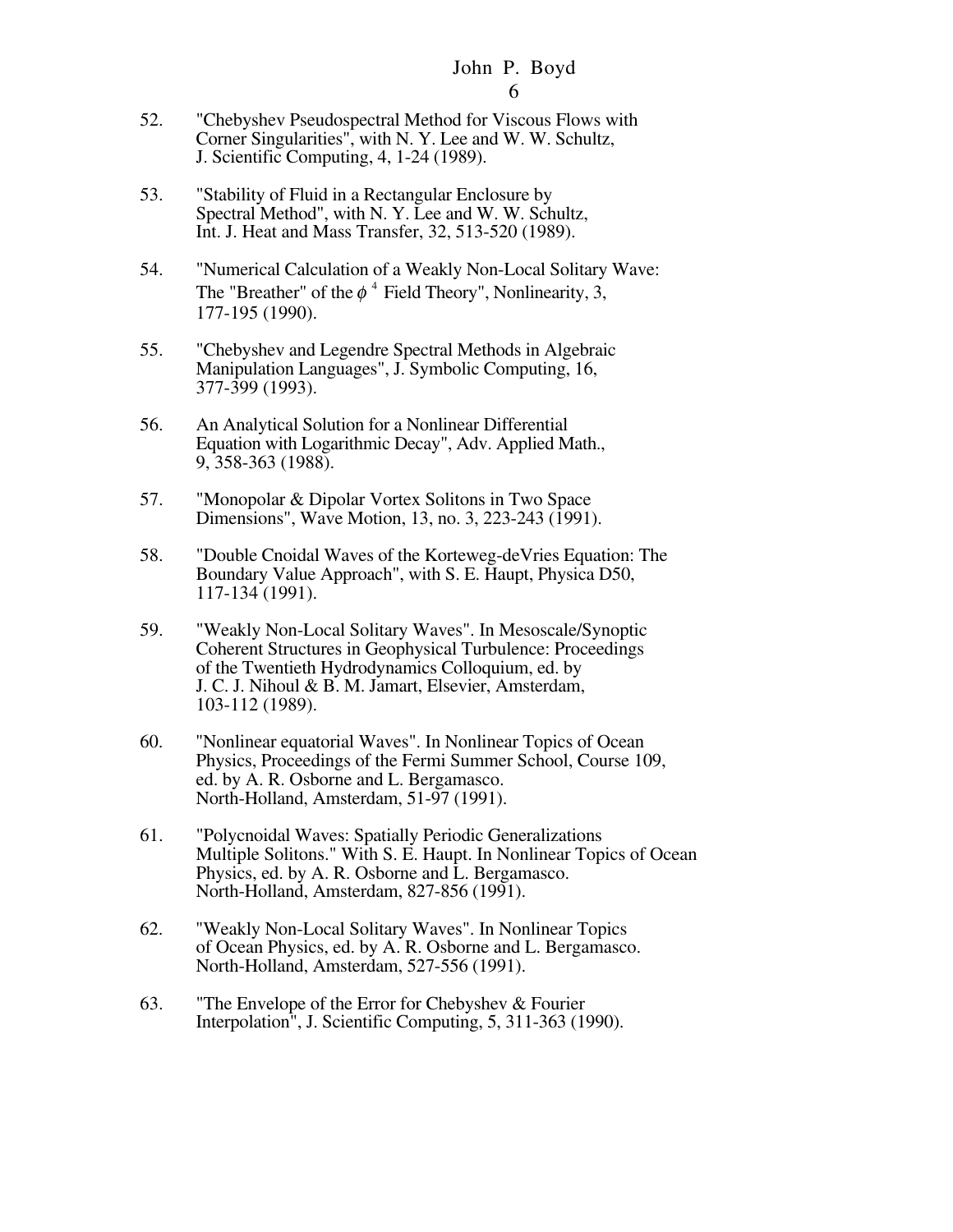- 64. "New Directions in Solitons and Nonlinear Periodic Waves: Polycnoidal Waves, Imbricated Solitons, Weakly Non-Local Solitary Waves & Numerical Boundary Value Algorithms", In Advances in Applied Mechanics, 27, ed. by T.-Y. Wu and J. W. Hutchinson, 1-82 (1989).
- 65. "Numerical Study of Elliptical Modons by a Spectral Method", with H. Ma. J. Fluid Mech., 221, 597-611 (1990).
- 66. "Weakly Non-Local Solitons for Capillary-Gravity Waves: The Fifth-Degree Korteweg-deVries Equation". Physica D, 48, 129-146 (1991).
- 67. "A Chebyshev/Radiation Function Pseudospectral Method for Wave Scattering". Computers in Physics, 4, 83-85 (1990).
- 68. "Spectral Method Solution of the Stokes Equations on Nonstaggered Grids", with M. Schumack and W. W. Schulz. J. Comp. Phys., 94, 30-58 (1991).
- 69. "The Energy Spectrum of Fronts: The Time Evolution of Shocks in Burger's Equation", J. Atmos. Sci., 49, 128-139 (1992).
- 70. "Sum-Accelerated Pseudospectral Methods: The Euler-Accelerated Sinc Algorithm", Appl. Numer. Math., 7, 287-296 (1991).
- 71. "Multipole Expansions & Pseudospectral Cardinal Functions: A New Generalization of the Fast Fourier Transform", J. Comp. Phys., 103, no. 1, 184-186 (1992).
- 72. "A Fast Algorithm for Chebyshev, Fourier & Sinc Interpolation Onto an Irregular Grid", J. Comp. Phys., 103, no. 2, 243-257 (1992).
- 73. "Hyperviscous Shock Layers and Diffusion Zones: Monotonicity, Spectral Viscosity, and Pseudospectral Methods for Very High Order Differential Equations". J. Sci. Comput. 9, 81-106 (1994).
- 74. "The Rate of Convergence of Fourier Coefficients for Entire Functions of Infinite Order with Application to the Weideman-Cloot Sinh-Mapping for Pseudospectral Computations on an Infinite Interval", J. Comp. Phys., 110, 360-372 (1994).
- 75. "Taylor Vortices Between Elliptical Cylinders", with M. Schumack and W. W. Schultz, Phys. Fluids, 4, 2578-2581 (1992).
- 76. "Weakly Nonlocal Envelope Solitary Waves: Numerical Calculations for the Klein-Gordon  $(f<sup>4</sup>)$  Equation". Wave Motion, 21, 311-330 (1995).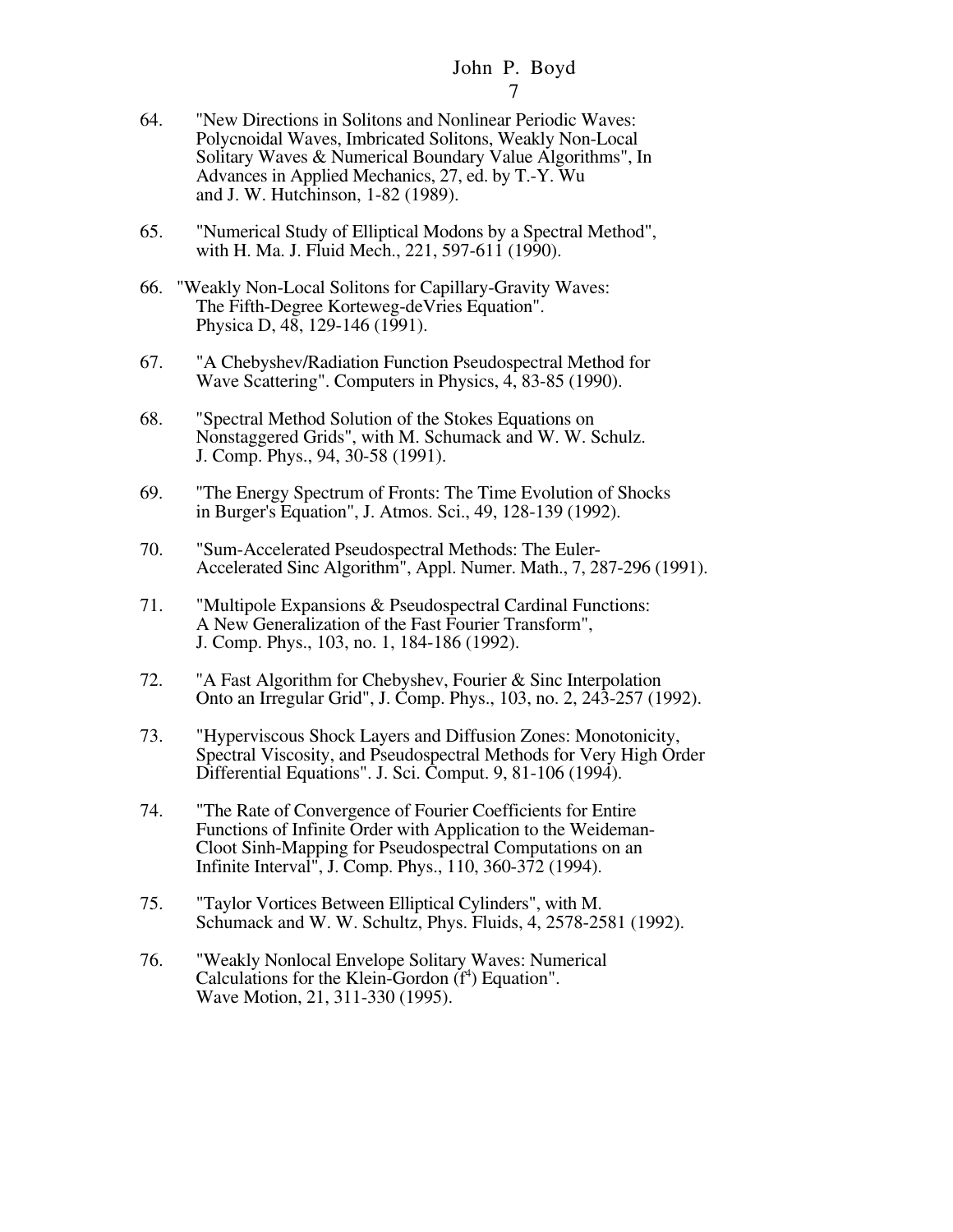- 77. "Nonlocal Modons on the Beta-Plane". Geophys. Astrophys. Fluid Dyn., 75, 163-182 (1994).
- 78. "Eight Definitions of the Slow Manifold: Seiches, Pseudoseiches, and Exponential Smallness". Dyn. Atmos. Oceans, 22, 49-75 (1995).
- 79. "Defeating the Runge Phenomenon for Equispaced Polynomial Interpolation via Tikhonov Regularization." Appl. Math. Lett. 5, 57-59 (1992)
- 80. "A Lag-Averaged Generalization of Euler's Method for Accelerating Series". Appl. Math. Comput., 72, 143-166 (1995).
- 81. "Sum-Accelerated Pseudospectral Methods: Finite Differences & Sech-Weighted Differences. Comp. Meths. Appl. Mech. Eng., 116, 1-11 (1994).
- 82. "The Slow Manifold of a Five-Mode Model". J. Atmos. Sci. 51, 1057-1064 (1994).
- 83. "Time-Marching on the Slow Manifold: The Relationship Between the Nonlinear Galerkin Method and Implicit Timestepping Algorithms". Appl. Math. Lett., 7, 95-99 (1994)
- 84. "Numerical Computations of a Nearly Singular Nonlinear Equation: Weakly Nonlocal Bound States of Solitons for the Fifth-Order Korteweg-deVries Equation". J. Comp. Phys., 124, 55-70 (1996)
- 85. "Multiple Precision Pseudospectral Computations of the Radiation Coefficient for Weakly Nonlocal Solitary Waves: Fifth-Order Korteweg-DeVries Equation". Computers in Physics 9, 324-334 (1995).
- 86. "A Chebyshev Polynomial Interval-Searching Method ("Lanczos Economization") for Solving a Nonlinear Equation with Application to the Nonlinear Eigenvalue Problem", J. Comp. Phys., 118, 1-8 (1995).
- 87. "A Staggered Spectral Finite Element Method for the Shallow Water Equations", with M. Iskandarani and D. Haidvogel. Int. J. Num. Meths. Fluids, 20, 393-414 (1995).
- 88. "The Periodic Generalization of Camassa-Holm "Peakons": An Exact Superposition of Solitary Waves". Appl. Math. Comput., 81, 173-187 (1997).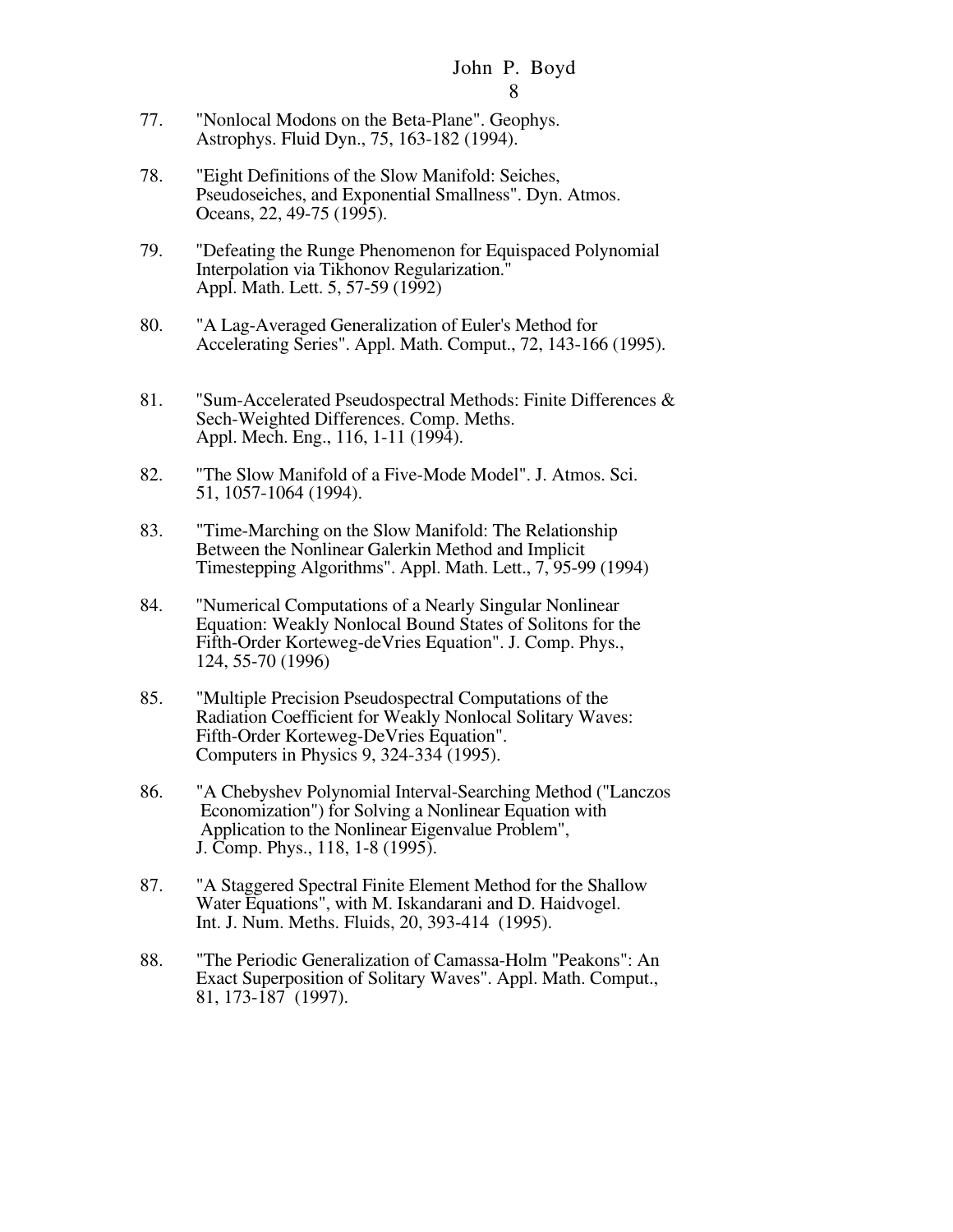- 89. "The Erfc-Log Filter and the Asymptotics of the Euler and Vandeven Sum Accelerations", in Proceedings of the Third International Conference on Spectral and High Order Methods, ed. by A. V. Ilin and L. R. Scott, Houston J. Mathematics, Houston, Texas , 267-276 (1996).
- 90. "A Hyperasymptotic Perturbative Method for Computing the Radiation Coefficient for Weakly Nonlocal Solitary Waves". J. Comp. Phys. , 120, 15-32 (1995)
- 91. "Spectral Elements Methods on Triangles for Geophysical Fluid Dynamics Problems", with B. A. Wingate, in Proceedings of the Third International Conference on Spectral and High Order Methods, ed. by A. V. Ilin and L. R. Scott, Houston J. Mathematics, Houston, Texas 305-314 (1996).
- 92. "The Devil's Invention: Asymptotics, Superasymptotics and Hyperasymptotics", Acta Applicandae, 56, 1-98 (1999).
- 93. "Radiative Decay of Weakly Nonlocal Solitary Waves", Wave Motion, 27, 211-221 (1998).
- 94. "Asymptotic Chebyshev Coefficients for Two Functions with Very Rapidly or Very Slowly Divergent Power Series About One Endpoint", Applied Mathematics Letters, 9, No.2, 11-15, (1996).
- 95. "Traps and Snares in Eigenvalue Calculations with Application to Pseudospectral Computations of Ocean Tides in a Basin Bounded by Meridians". J. Comput. Phys. , 126, 11-20 (1996). Corrigendum, 136, no. 1, 227-228 (1997).
- 96. "Spectral Modeling of Nonlinear Dispersive Waves", with B. F. Sanders and N. D. Katopodes. J. Hydraulic Eng. of ASCE, 124, 2-12 (1998)
- 97. "Short Wave Behavior of Long Wave Equations", with N. D. Katopodes and B. F. Sanders. J. of Waterways, Ports, Coastal and Ocean Eng. of ASCE, 124 (5), 238-247 (1998)
- 98. "High Order Models for the Nonlinear Shallow Water Wave Equations on the Equatorial Beta-plane with Application to Kelvin Wave Frontogenesis", Dyn. Atmos. Oceans., 28, no. 2, 69-91 (1998)
- 99. "Construction of Lighthill's Unitary Functions: The Imbricate Series of Unity". Appl. Math. Comput., 86, 1-10 (1997).
- 100. "Two Comments on Filtering (Artificial Viscosity) for Chebyshev and Legendre Spectral and Spectral Element Methods: Preserving Boundary Conditions and Interpretation of the Filter as a Diffusion", J. Comput. Phys., 143, no. 1, 283-288 (1998).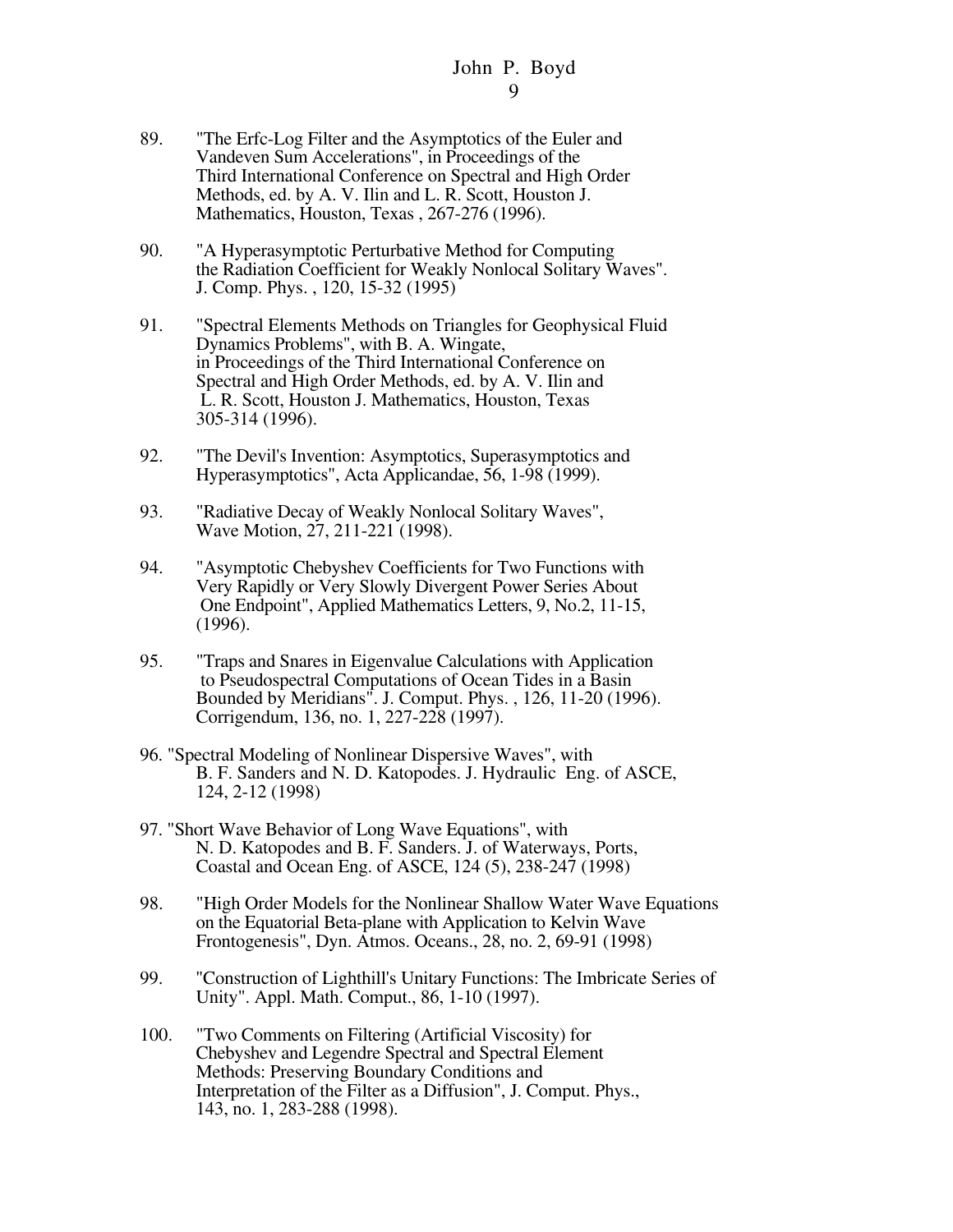- 101. "Dynamics of the Flierl-Petviashvili Monopoles in a Barotropic Model with Topographic Forcing", with Benkui Tan, Wave Motion, 26, 239-252 (1997).
- 102. "Pseudospectral/Delves-Freeman computations of the radiation coefficient for weakly nonlocal solitary waves of the Third Order Nonlinear Schroedinger Equation and their relation to hyperasymptotic perturbation theory", J. Comput. Phys., 138, No. 2., 665-694 (1997).
- 103. "Padé Approximant Algorithm for Solving Nonlinear ODE Boundary Value Problems on an Unbounded Domain", Computers in Physics, 11, no. 3 (May-June), 299-303 (1997).
- 104. "Vortex Crystals and Non-existence of Non-axisymmetric Solitary Waves in the Flierl-Petviashvili Equation", with B. Tan, Chaos, Solitons & Fractals, 9, no. 12, 2007-2021 (1998).
- 105. "Compatibility Conditions for Time-Dependent Partial Differential Equations and the Rate of Convergence of Chebyshev and Fourier Spectral Methods", with N. Flyer, Comput. Meths. Appl. Mech. Eng., 175, 281--309 (1999).
- 106. "A Sturm-Liouville Eigenproblem of the Fourth Kind: A Critical Latitude with Equatorial Trapping", with A. Natarov, Stud. Appl. Math., 101, 433-455 (1998).
- 107. "Global approximations to the principal real-valued branch of the Lambert W-function". Appl. Math. Lett., 11, no. 6, 27-31 (1998).
- 108. "Davydov Soliton Collisions", with Benkui Tan, Physics Letters A., 240, 282-286 (1998).
- 109. "The Blasius Function in the Complex Plane", Journal of Experimental Math., 8, no. 4, 381-394 (1999).
- 110. "Propagation of Nonlinear Kelvin Wave Packet in the Equatorial Ocean", with G.-Y. Chen, Geophys. Astrophys. Fluid Dynamics., 96, no. 5, 357-379 (2002).
- 111. "Analytical and Numerical Studies of Weakly Nonlocal Solitary Waves of the Rotation-Modified Korteweg-deVries Equation", with G.-Y. Chen, Physica D, 155 (3-4), 201-222 (2001).
- 112. "A Numerical Comparison of Seven Grids for Polynomial Interpolation on the Interval", Computers and Mathematics with Applications, 38, 35-50 (1999).
- 113. "Coupled-Mode Envelope Solitary Waves in a Pair of Cubic Schroedinger Equations with Cross Modulation: Analytical Solution and Collisions",, with Benkui Tan, Chaos, Solitons and Fractals, 11 (7) 1113-1129 (2000).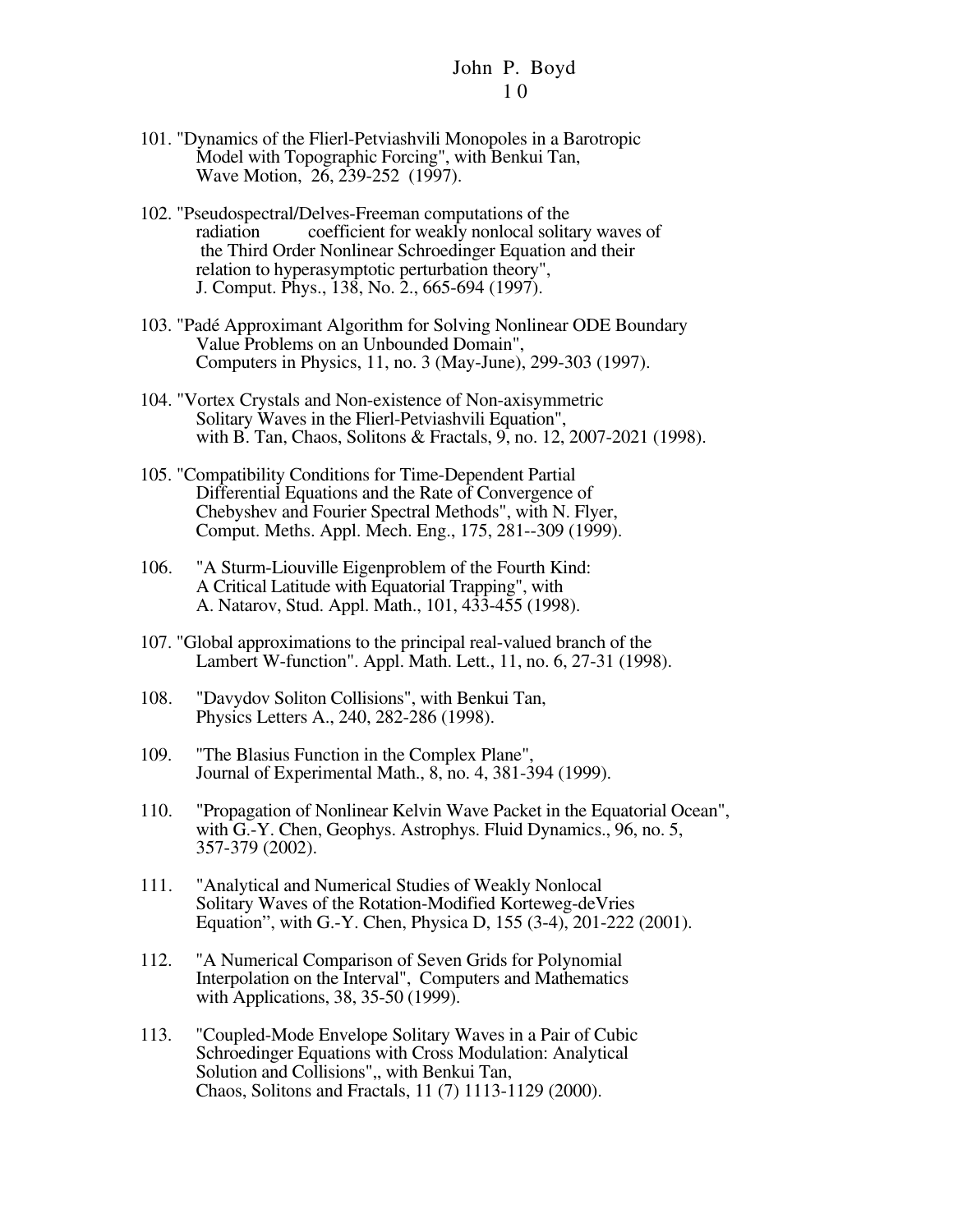- 114. "Composite Bound States of Wide and Narrow Envelope Solitons in the Coupled Schroedinger Equations Through Matched Asymptotic Expansions", with Benkui Tan, Nonlinearity, 12, 1449-1469 (1999).
- 115. "Beyond-all-orders Instability in the Equatorial Kelvin Wave", with Andrei Natarov, Dyn. Atmos. Oceans., 33, no. 3, 181-200 (2001).
- 116. "Rational Chebyshev Spectral Methods for Unbounded Solutions on an Infinite Interval using Polynomial-Growth Special Basis Functions", Computers and Mathematics with Applications, 41 (10-11), 1293-1315 (2001).
- 117. "Five Regimes of the Quasi-Cnoidal, Steadily-Translating Waves of the Rotation-Modified Korteweg-deVries ("Ostrovsky") Equation", with G.-Y. Chen, Wave Motion, 35, no. 2, 141-155 (2002).
- 118. "Shafer (Hermite-Pade) Approximants for Functions with Exponentially Small Imaginary Part with Application to Equatorial Waves with Critical Latitude" with Andrei Natarov, Appl. Math. Comput., 125, 109-117 (2002).
- 119. "Additive blending of local approximations into a globally-valid approximation with application to new analytic approximations to the dilogarithm", Appl. Math. Lett., 14, 477-481 (2001).
- 120. "Stability and Long-Time Evolution of the Periodic Solutions to the Two Coupled Nonlinear Schroedinger Equations", with Benkui Tan, Chaos, Fractals and Solitons, 12, (4) 721—734. (2001).
- 121. "Weakly nonlinear wavepackets in the Korteweg-deVries equation: The KdV/NLS connection", with Guan-yu Chen, Mathematics and Computers in. Simulation, 55, nos. 4-6, 317-328 (2001).
- 122. "Envelope solitary waves and periodic waves in the AB equations", with Benkui Tan, Studies in Applied Math., 109 (2), 67-87 (2002).
- 123. " Deleted residuals, the QR-factored Newton iteration, and other methods for formally overdetermined determinate discretizations of nonlinear eigenproblems for solitary, cnoidal, and shock waves", J. Comput. Phys., 179 (1), 216-237 (2002).
- 124. "Solitary Waves", in The Encyclopedia of Atmospheric Sciences, ed. by J. R. Holton, J. Pyle and J. Curry, Academic Press, London, (2002).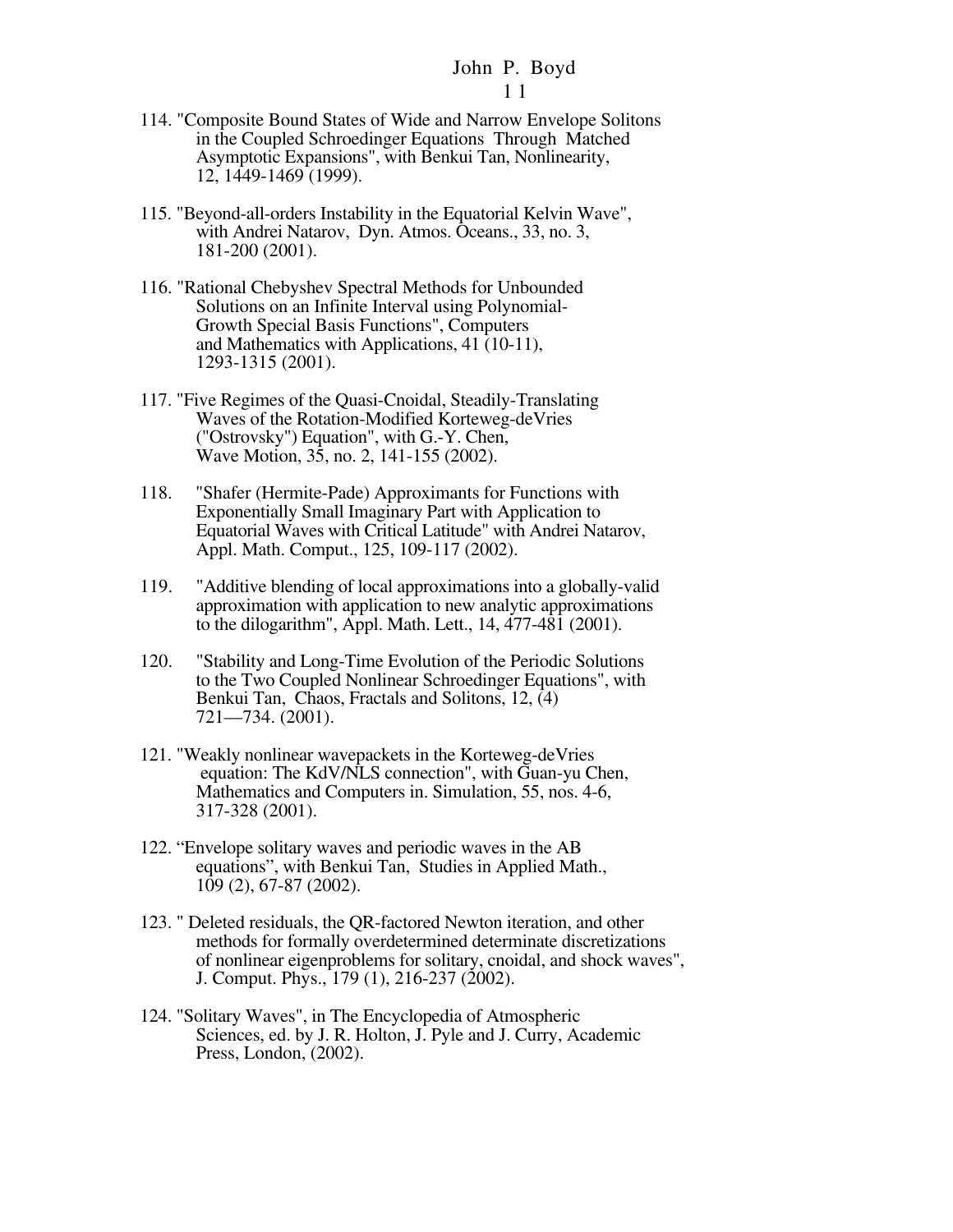- 1 2
- 125. "Equatorial Solitary Waves. Part 5. Initial Value Experiments, Co-Existing Branches and Tilted-Pair Instability. J. Phys. Oceangr., 32, no. 9, 2589-2602. (2002).
- 126. "Asymptotic Fourier Coefficients for a  $C^{\infty}$  Bell (Smoothed-``Top-Hat'' Function) and the Fourier Extension Problem". J. Sci. Comput., 29, no. 1, 1-24 (2006).
- 127. "A Comparison of Numerical Algorithms for Fourier Extension of the First, Second and Third Kinds", J. Comput. Phys., 178, 118-160 (2002).
- 128. "Chebyshev Polynomial Expansions for Simultaneous Approximation of Two Branches of a Function with Application to the One-Dimensional Bratu Equation", Applied Mathematics and Computation, 143, no.2-3, 189-200, (2003).
- 129. " Computing Zeros on a Real Interval Through Chebyshev Expansion and Polynomial Rootfinding", SIAM J. Numer. Anal., 40 (5), 1666-1682 (2002).
- 130. "Nonlinear equatorial Kelvin waves: corner waves and nonlocal fronts", to be submitted to J. Phys. Oceangr. (2002).
- 131. "Stable and unstable evolution of modons perturbed by Ekman pumping", with B. Tan, J. Atmos. Sci.,,61, 310-323 (2004).
- 132. "Pseudospectral methods on a semi-infinite interval with application to the hydrogen atom: A comparison of the mapped Fourier-sine method with Laguerre series and rational Chebyshev expansions" with C. Rangan and P. H. Bucksbaum, , J. Comp. Phys., 188, no. 1 (June) 56-74 (2003)
- 133: " Large modenumber eigenvalues of the prolate spheroidal differential equation", Appl. Math. Comput., 145, nos. 2-3, 881-886 (2003)
- 134." Prolate Spheroidal Wavefunctions as an Alternative to Chebyshev and Legendre Polynomials for Spectral Element and Pseudospectral Algorithms", J. Comput. Phys. , 199, 688-716 (2004).
- 135. "Ostrovsky and Hunter's Generic Wave Equation for Weakly Dispersive Waves: Matched Asymptotic and Fourier Pseudospectral Study of the Parabolic and Paraboloidal Travelling Waves (Corner and Near-Corner Waves), European J. Appl. Math, (2005), vol. 16, no. 1, 65-81 (2005)
- 136. "A Legendre Pseudospectral Method for Computing Travelling Waves with Corners (Slope Discontinuities) in One Space Dimension with Application to Whitham's Equation Family", J. Comput. Phys., 189, (5) 98-110 (2003).
- 137. "Chebyshev Solution of the Nearly-Singular One-dimensional Helmholtz Equation and Related Singular Perturbation Equations:Multiple Scale Series, Exact Particular Integral for Polynomial Forcing, Asymptotic Chebyshev Coefficients of the Exponential Function and the Boundary Layer Rule-of-Thumb", Numerical Algorithms 38, 197-207 (2005), .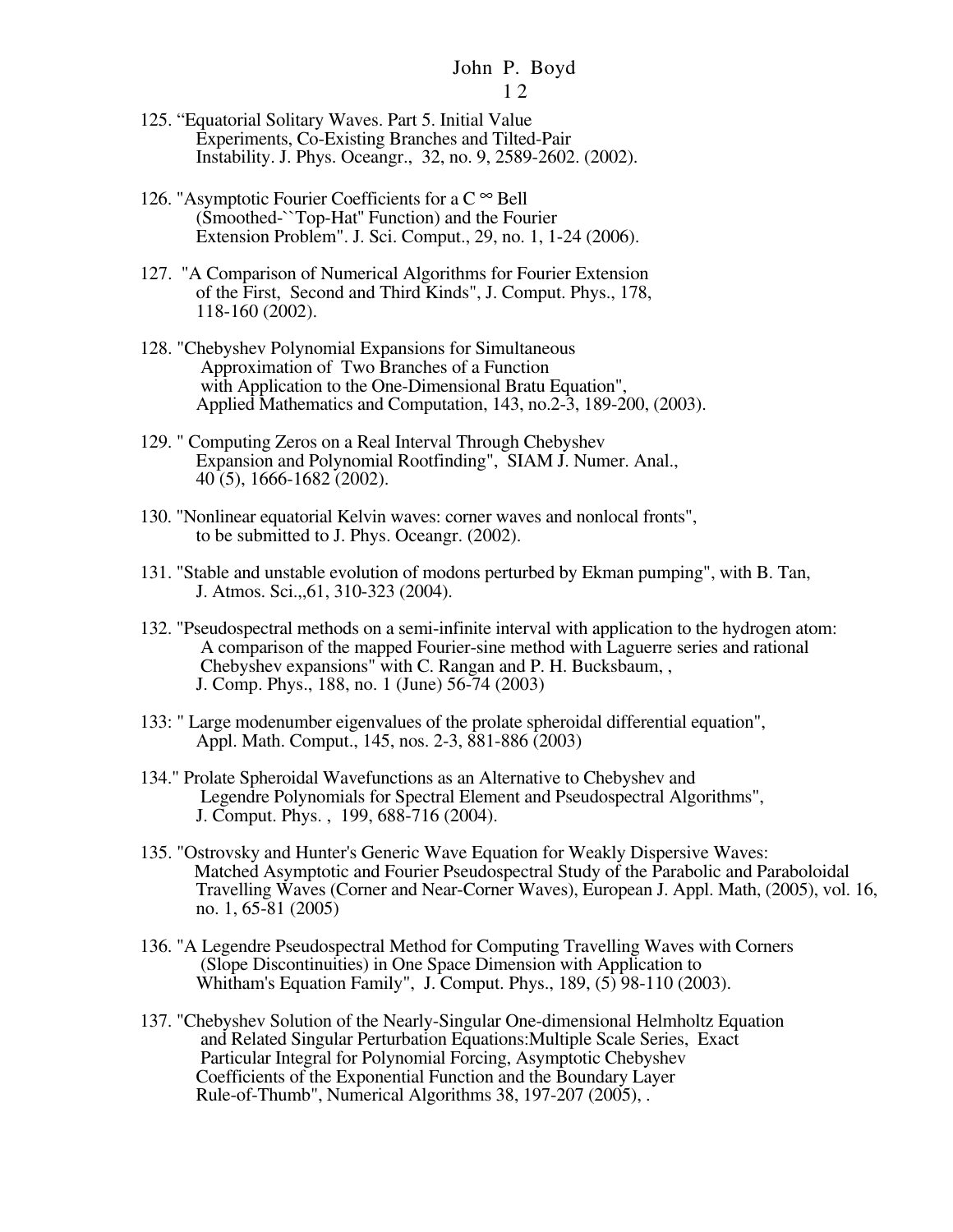- 138. " Fourier Pseudospectral Method with Kepler Mapping for Travelling Waves with Discontinuous Slope: Application to Corner Waves of the Ostrovsky-Hunter Equation and Equatorial KelvinWaves in the Four-Mode Approximation, Appl. Math. Comput. , 177, no. 1, 289-299 (2006).
- 139. "Approximation of an Analytic Function on a Finite Real Interval by a Bandlimited Function and Conjectures on Properties of Prolate Spheroidal Functions", Applied and Computational Harmonic Analysis, 15, no. 2, 168-176 (2003).
- 140. " Fourier Embedded Domain Methods: Extending a Function Defined on an Irregular Region to a Rectangle So That the Extension is Spatially Periodic and Coo", Appl. Math. Comput., 161, no. 2, 591-597 (2005).
- 141. " Computation of Grid Points, Quadrature Weights and Derivatives for Spectral Element Methods Using Prolate Spheroidal Wave Functions --- Prolate Elements", ACM TOMS, 31, no. 1 (March), 149-165 (2005).
- 142. " The Cnoidal Wave/Corner Wave/Breaking Wave Scenario: a One-Sided Infinite-Dimension Bifurcation", Mathematics and Computers in. Simulation, 69, 3-4, 235-242 (2005).
- 143. " A Spectrally-Accurate Quadrature for Resolving the Logarithmic Endpoint Singularities of the Chandrasekhar H-function", J. Quant. Spectrosc. Radiative Transfer, 94, nos. 3-4, 467-475 (2005)
- 144. "Near-Corner Waves of the Camassa-Holm Equation", Phys. Lett. A, 336, 342--348(2005)
- 145. "Computing Real Roots of a Polynomial in Chebyshev Series Form Through Subdivision", Appl. Numer.Math., 56, no. 8, 1077-1091 (2006). DOI information: 10.1016/j.apnum.2005.09.007)
- 146. "The Short-Wave Limit of Linear Equatorial Kelvin Waves in a Shear Flow", J. Phys. Oceangr., 35, no. 6 (June), 1138-1142 (2005).
- 147. " A Chebyshev/Rational Chebyshev Spectral Method for the Helmholtz Equation in a Sector on the Surface of a Sphere: Defeating Corner Singularities", J. Comput. Phys., 206, no. 1, 302--310 (2004).
- 148. " Hyperasymptotics and the Linear Boundary Layer Problem: Why Asymptotic Series Diverge, SIAM Rev. , 47, no. 3, 553-575 (2005)
- 149. "Trouble with Gegenbauer Reconstruction for Defeating Gibbs' Phenomenon: Runge Phenomenon in the Diagonal Limit of Gegenbauer Polynomial Approximations", J. Comput. Phys., 204, no. 1, 253--264 (2005).
- 150. "Limited-Area Fourier Spectral Models and Data Analysis Schemes: Windows, Fourier Extension, Davies Relaxation and All That",, Mon. Wea. Rev., 133, no. 7 (July), 2030-2042 (2005).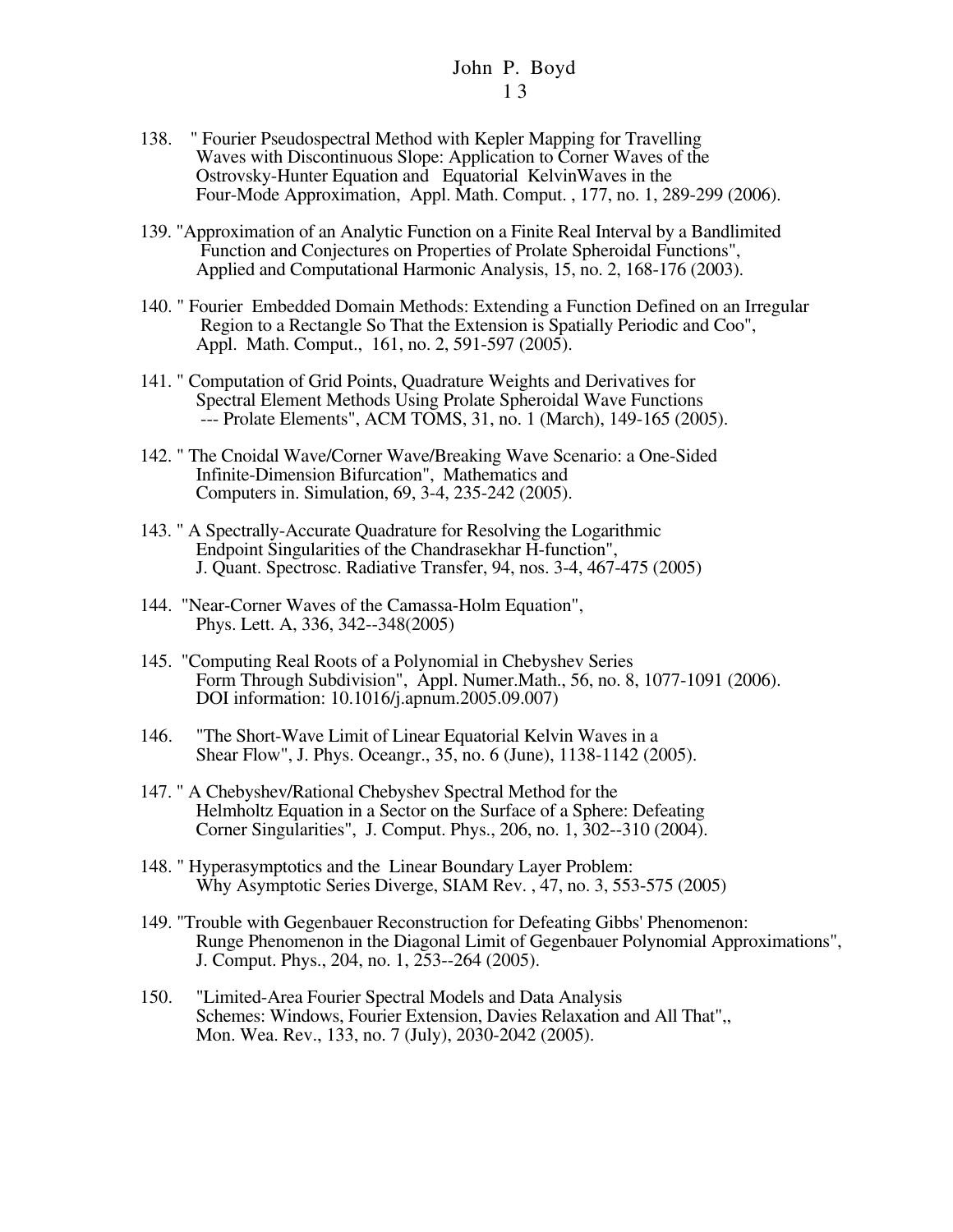- 151. "Rootfinding for a Transcendental Equation Without a First Guess: Polynomialization of Kepler's Equation Through Chebyshev Polynomial Expansion of the Sine", Appl. Numer. Math., 57, no. 1, 12-18 (2007). DOI information: 10.1016/j.apnum.2005.11.010
- 152. "Microbreaking and Polycnoidal Waves in the Ostrovsky-Hunter Equation", Phys. Lett. A 338, no. 1, 36-43 (2005).
- 153. " Computing the Zeros of a Fourier Series or a Chebyshev Series or General Orthogonal Polynomial Series with Parity Symmetries", in press, Comput. Math. Appl., (2006).
- 154. " Computing Real Roots of a Polynomial in Chebyshev Series Form Through Subdivision with Linear Testing and Cubic Solves", Appl. Math. Comput., 174, 1642-1648 (2006).
- 155. "Rootfinding Through Global Newton Iteration and Chebyshev Polynomials for the Gain of a Balanced Oscillator, with Robert Visser", Appl. Math. Comput. , 182, 166-174 (2006)
- 156. "A Proof that the Discrete Singular Convolution (DSC)/Lagrange-Distributed Approximating Function (LDAF) Method is Inferior to High Order Finite Differences", J. Comput. Phys., 214, no. 2, 538-549 (2006).
- 157. "Planetary-scale solitary waves", in Solitary Waves in Fluids, edited by R. H. J. Grimshaw, WIT Press, Ashurst, Southhampton, United Kingdom 125-158 (2007).
- 158. " Chebyshev Expansion on Intervals with Branch Points with Application to the Root of Kepler's Equation: a Chebyshev-Hermite-Pade Method", submitted to J. Sci. Comput., (2005).
- 159. "Why Newton's Method is Hard for Travelling Waves: Small Denominators, KAM Theory, Arnold's Linear Fourier Problem, Non-Uniqueness, Constraints and Erratic Failure", Math. Comput. Simul., 74, no. 2-3, 72-81 (2007). doi:10.1016/j.matacom.2006.10.001
- 160. "Numerical Experiments on the Accuracy of the Chebyshev- Frobenius Companion Matrix Method for Finding the Zeros of a Truncated Series of Chebyshev Polynomials", with Daniel H. Gally, J. Comput. Appl Math., in proof, (2006).
- 161. "A Lacunary Fourier Pseudospectral Method for Long Wave/Short Wave Interaction and Its Relationship to the Coupled NLS/KdV and Long Wave/Short Wave Resonance Reduced Models", with Lindsay M. Sheridan, to be submitted (2006).
- 162. " Computing the Zeros, Maxima and Inflection Points of Chebyshev, Legendre and Fourier Series: Solving Transcendental Equations by Spectral Interpolation and Polynomial Rootfinding ", J. Engin. Math., 56 (3), 203--219 (2006).
- 163. "Defeating Gibbs Phenomenon in Fourier and Chebyshev Spectral Methods for Solving Differential Equations", in Gibbs Phenomenon, ed. by Abdul Jerri, Sampling Publishing, Potsdam, New York, in press (2006).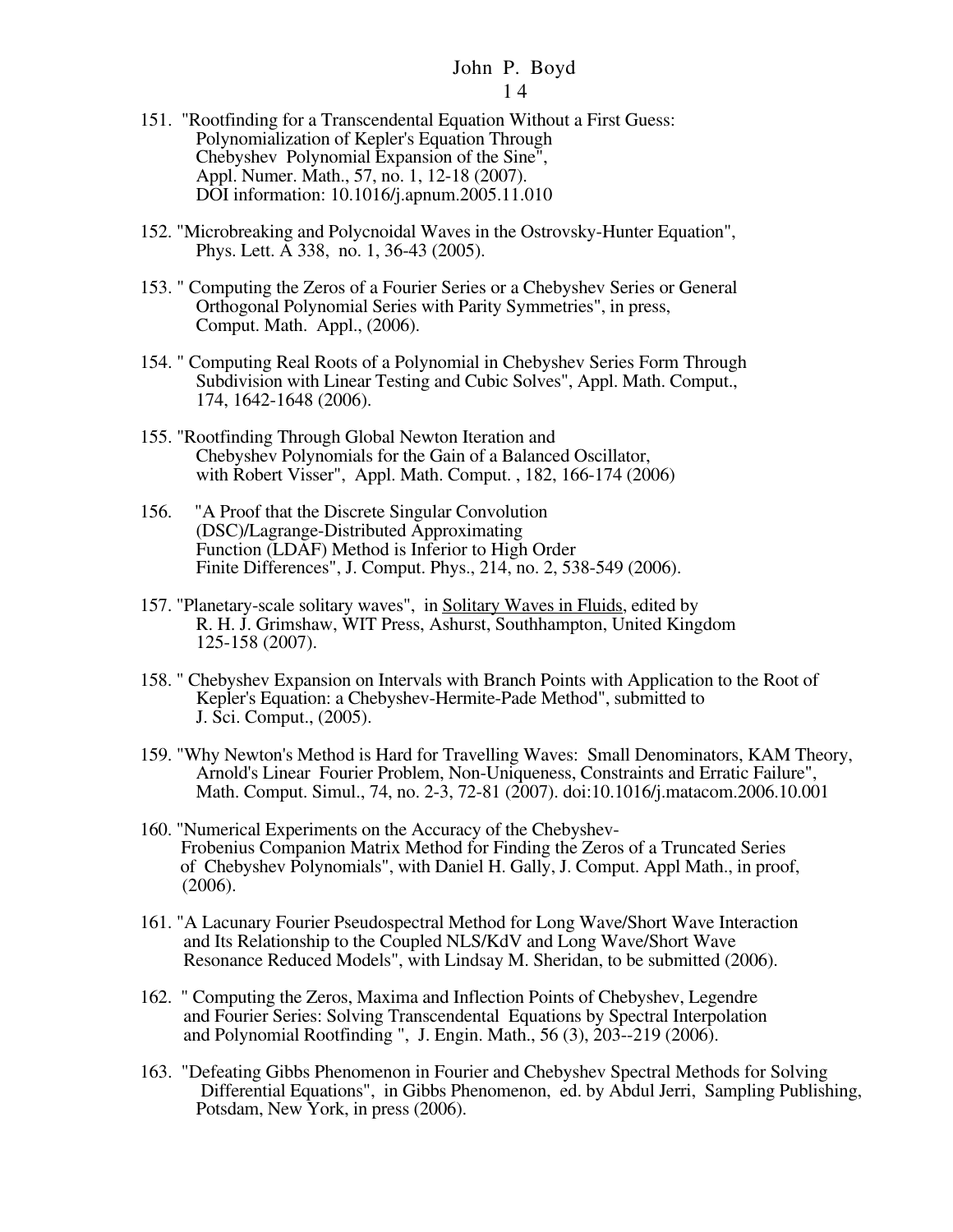- 164. " Divergence (Runge Phenomenon) for Least-Squares Polynomial Approximation on an Equispaced Grid" with Fei Xu, Submitted to J. Comput. Appl. Math., (2006).
- 165. "Exponentially Accurate Runge-Free Approximation Using Samples on an Evenly-Spaced Grid: Filtered Fourier Series Combined with Contracting-Interval Polynomial Interpolation ", Appl. Math. Lett., in proof (2006).
- 166. " A Test, Based on Conversion to the Bernstein Polynomial Basis, for an Interval to be Free of Zeros Applicable to Polynomials in Chebyshev Form and to Transcendental Functions Approximated by Chebyshev Series", Appl. Numer. Math., in proof (2006).
- 167. "Uniform asymptotics for the linear Kelvin Wave in spherical geometry," with Cheng Zhou, J. Atmos. Sci., in press (2007).
- 168. "Themes Illustrated by the Blasius Function: Numerical Computations Before Computers, the Value of Narrow Tricks, and Interesting Undergraduate Projects and Open Research Problems", submitted to SIAM Rev. (2006).
- 169. "Finding the Roots of a Transcendental Equation: How Chebyshev Polynomials, Algebraic Geometry and Matrix Theory Have Solved a Quest Begun in Babylon", submitted to Mathematical Intelligencer (2006).
- 170. " Barotropic Rossby waves: Generation, propagation, ray tracing, and dissipation", with Chungdu Lu, submitted to J. Atmos. Sci. (2006).
- 171. "Exploiting Parity in Converting to and from Bernstein Polynomials and Orthogonal Polynomials", submitted Computers & Graphics (2007).
- 172. "A Rescaled Legendre Lagrangian Interpolant Weak Formulation of the Navier-Stokes and Energy Equations with Application to Rayleigh Bernard Convection", with Laila Guessous, submitted to J. Comput. Phys. (2006).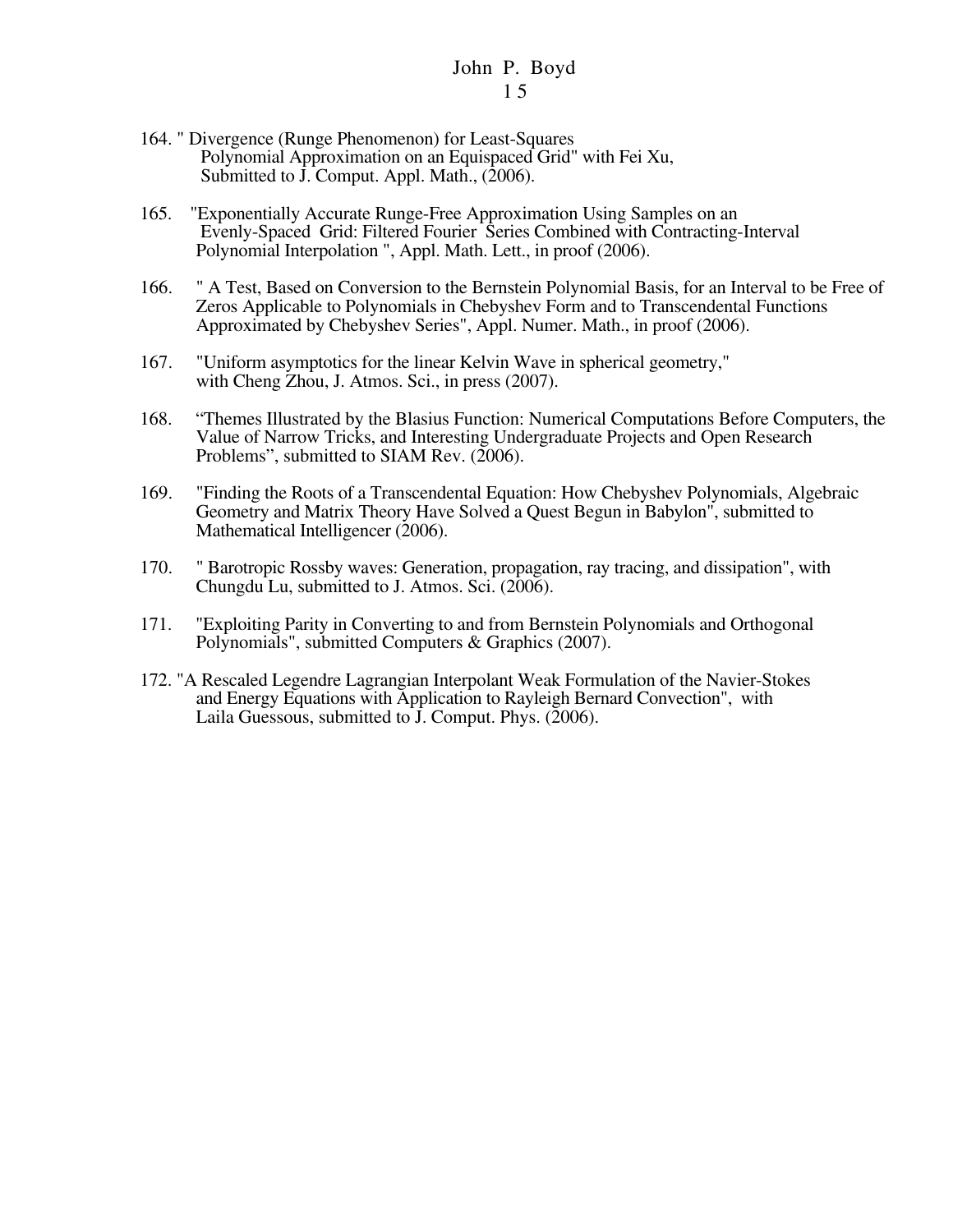## REPORTS & CONFERENCE PAPERS

- 1. "Planetary Waves and the Semiannual Wind Oscillation in the Tropical Upper Stratosphere," Ph. D. Thesis, Harvard (1976)
- 2. "Solitary waves on the equatorial beta-plane," in Proceedings of the FINE Workshop, La Jolla, 1977, ed. by D. Moore, Nova University Press, Ft. Lauderdale. (1978)
- 3. "A review of equatorial waves in the atmosphere," in Proceedings of the FINE Workshop, La Jolla, 1977, ed. by D. Moore, Nova University Press, Ft. Lauderdale. (1978)
- 4. "Equatorial modons", Trop. Ocean-Atmos. Newsletter, No. 20, (Sept. '83), 7-8. (1983)
- 5. "REDUCE Examples", with P. Flatau and W. Cotton, CSU Technical Report, 200 pages (1986).
- 6. "Generalized solitary and cnoidal waves". Proceedings of the NCAR Colloquium on Low Frequency Variability. NCAR, Boulder, (1988)
- 7. "The energy spectrum of fronts". Proceedings of the Eighth Conference on Atmospheric & Oceanic Waves & Stability American Meteorological Society, Boston, pp. 90-93 (1991).
- 8. "Weakly nonlocal solitary waves and the slow manifold". Proceedings of the Ninth Conference on Atmospheric & Oceanic Waves & Stability, American Meteorological Society, Boston, (1993).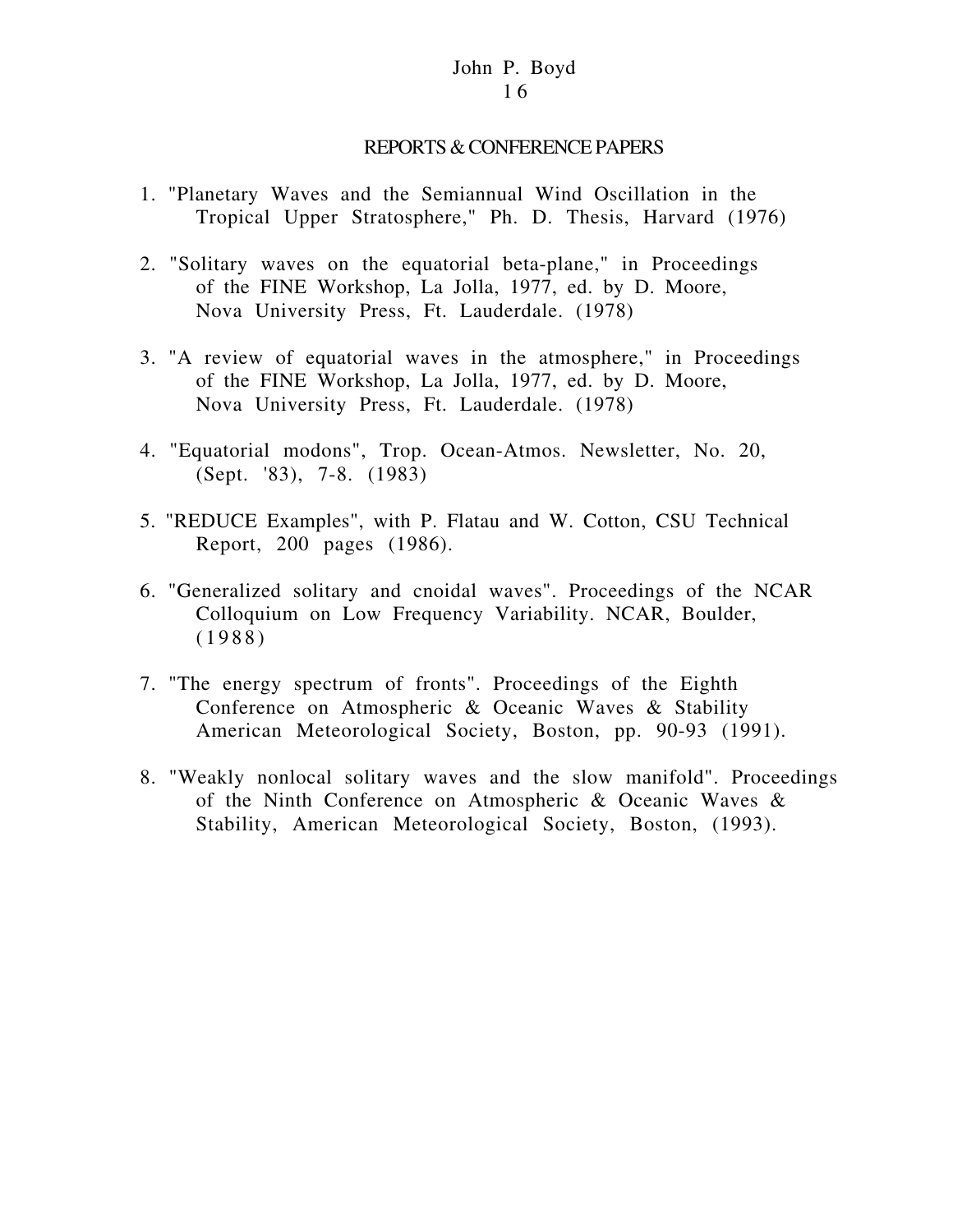#### REVIEWS

1. "A Review of Nonlinear & Turbulent Processes in Physics, Vols. 1, 2 & 3, R. Z. Sagdeev, Ed.", Bull. Amer. Meteor. Soc., 66,1315 (1985).

- 2. "A Review of Proofwriter", SIAM Newsletter 18, #5, pg. 4 (1985).
- 3. "A Review of Nonlinear Dynamics and Chaos, J. M. T. Thompson and H. Stewart", Bull. Amer. Meteor. Soc., 68, 519-520 (1987).
- 4. "A Review of Handbook of Mathematics, Bronshtein & Semendyayev, Bull. Amer. Meteor. Soc., 69, (1988).
- 5. "A Review of Spectral Methods for Fluid Mechanics by Canuto et al., SIAM Review 30, 666-668 (1988).
- 6. "A Review of Multiprocessing in Meteorological Models, ed. by G.-R. Hoffman and D. R. Snelling", EOS, 69, 861 (1988).
- 7. "A Review of A Handbook of Matrix Computations ed.,by T. F. Coleman and C. Van Loan", Bull. Amer. Meteor. Soc.,70, 1290-1291 (1989).
- 8. "A Review of An Introduction to Spectral Methods by B. Mercier", SIAM Review, 32, 489 (1990).
- 9. "A Review of Dynamics for Atmospheric Physics by R. S. Lindzen", Bull. Amer. Meteor. Soc, 72, 401-402 (1991).
- 10. "A Review of A Practical Guide to Pseudospectral Methods" by B. Fornberg, Bull. Amer. Meteor. Soc., 77, No. 9, 2119-2120 (1996).
- 11. "A Review of A Practical Guide to Pseudospectral Methods" by B. Fornberg, Inverse Problems, 12, No. 5, 812-813 (1996).
- 12. "A Review of Modulated Waves: Theory and Practice by Lev A. Ostrovsky and Alexander I Potapov, SIAM Rev., 42, no. 2, 342-343 (2000).
- 13. "A Review of High-Order Methods for Incompressible Fluid Flow by M. O. Deville, P. F. Fischer and E. H. Mund, SIAM Rev., 46, no. 1, 151-157 (2004).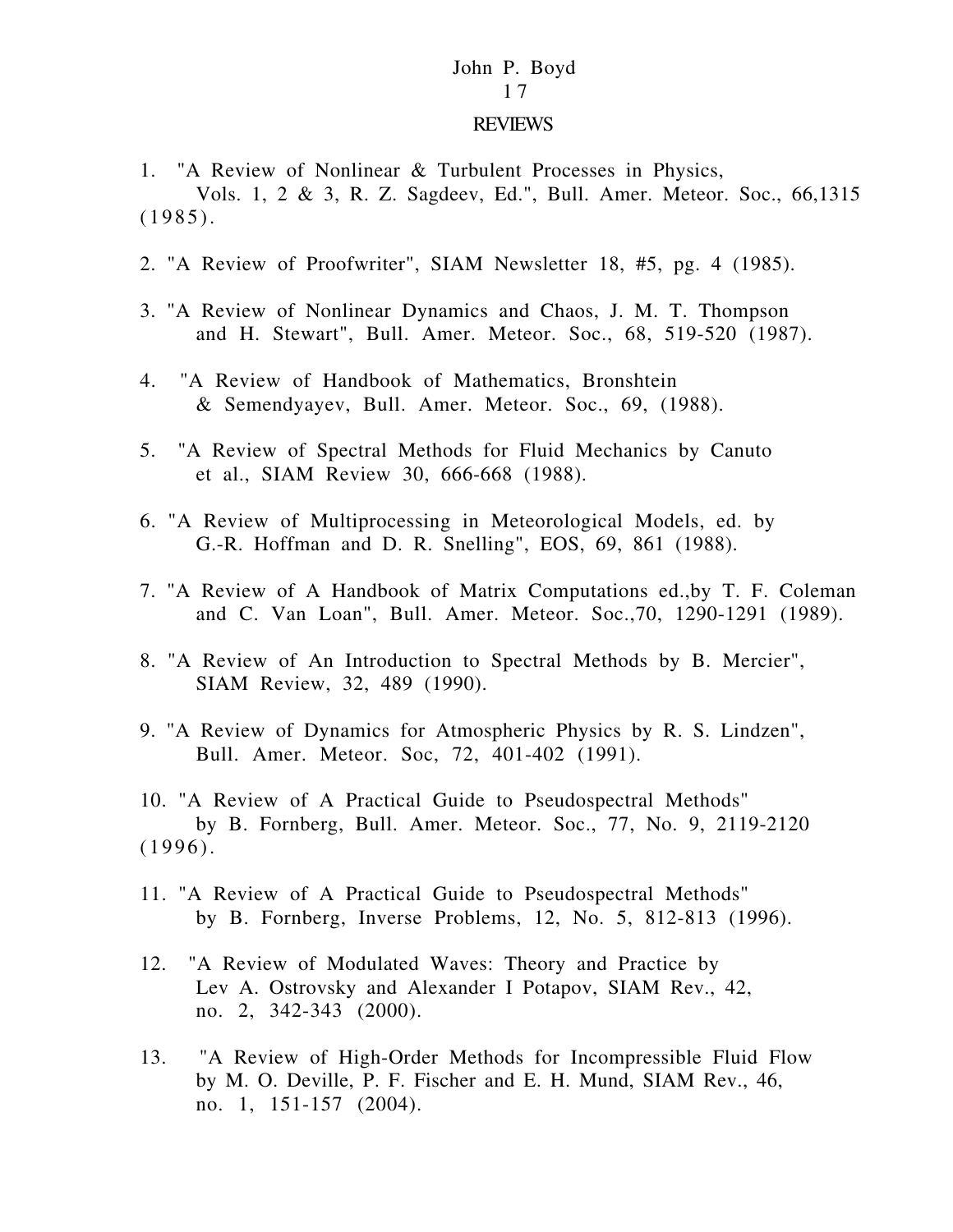#### Non-Technical Publications of J. P. Boyd

- 1. "Porestian's Wake," Harvard Advocate, 95, Fall-Winter, 15-35 (1973).
- 2. "Hero," Isaac Asimov's Science Fiction Magazine, 1, No. 2 (Summer), 36-45 (1977).
- 3. "The First Star," Isaac Asimov's Science Fiction Magazine, 2, No. 6 (Nov.-Dec.), 50-64 (1978).
- 4. "The Sparrow and the Wizard," Other Worlds, 2, 99-108 (1980).
- 5. "The Moonbow," Isaac Asimov's Science Fiction Magazine, 5, No. 5(May 11), 18-37 (1981).
- 6. "Magic, the Sea, and Our Conference in Avernus," Isaac Asimov's Science Fiction Magazine, 5, No. 8 (Aug. 8), 92-102 (1981).
- 7. "The Werebear and the Rainbow," Amazing, 59, No. 1 (May), 38-51 (1985).
- 8. "Earthflight," in Habitats, ed. by Susan Shwarz, DAW Books, New York, 201-218 (1984).
- 9. "The Matthew Principle", Alfred Hitchcock's Mystery Magazine, in press (1985).
- 10. "Victory", in There Will Be War, 5, ed. by J. E. Pournelle and J. F. Carr, TOR Books, New York, 142-153 (1986).
- 11. "The Anger of Time", The Magazine of Fantasy & Science Fiction, 72, No. 2, 96-103 (1987).
- 12. "The Rust on the Moon", Alfred Hitchcock's Mystery Magazine, 32, No. 10, 43-48 (1987).
- 13. "The Last Cruise of the Zeppelin Tempest", There Will Be War, 9, ed. J. E. Pournelle and J. F. Carr, TOR Books, 74-95 (1990).
- 14. "Oak Leaves, Swords, and Diamonds", There Will Be War, 13, ed. by J. E. Pournelle and J. F. Carr, TOR Books, in press (1995).
- 15. "The Combatants", There Will Be War, 14, ed. by J. E. Pournelle and J. F. Carr, TOR Books, (1996).
- 16. "The Magician", Asimov's, 15, No. 5 (May) 94-107 (1991) Reprinted in There Will Be War, 12, ed. by J. E. Pournelle and J. F. Carr, TOR Books, (1997).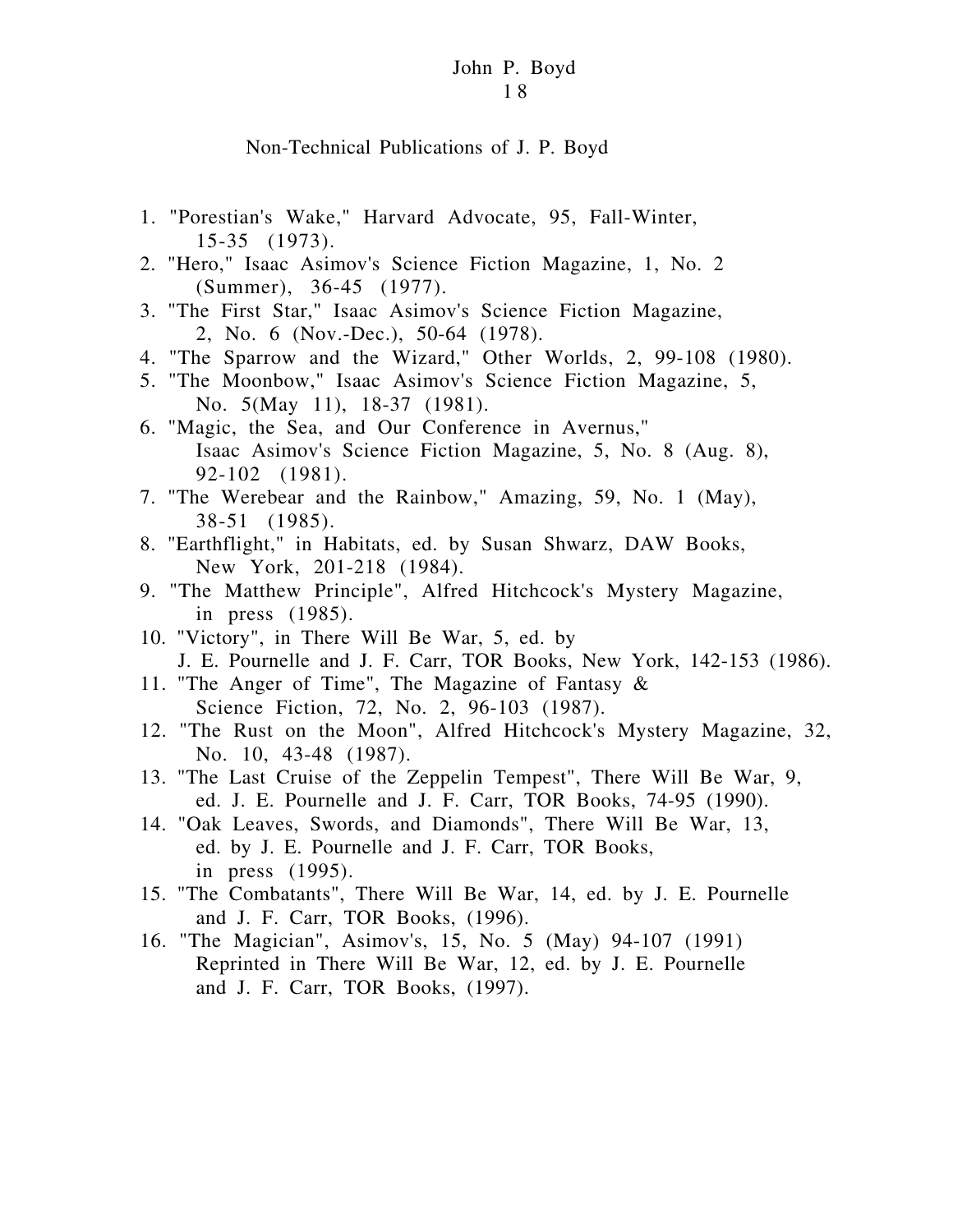Conference Presentations

 Invited lecturer, "Equatorial waves in the atmosphere", FINE Workshop, Scripps, June, 1977

"Equatorial solitary waves", 2d Conf. on Atmos. & Oceanic Waves & Stability, Boston, October, 1978

"The effects of latitudinal shear on equatorial waves", 1st Conf. on the Upper Atmosphere, Boston, October, 1978

"The structure of normal modes with critical latitudes", 1st Conf. on the Upper Atmosphere, Boston, October, 1978

"The nonlinear equatorial Kelvin wave", 3rd INDEX Conf., Ft. Lauderdale, February, 1979

"Solitary Rossby waves", 4th INDEX Conf., Tallahassee, April, 1980

"Equatorial solitary waves", Summer Program in Geophysical Fluid Dynamics, Woods Hole, June, 1980

"Nonlinear equatorial waves", 3rd Conf. on Atmos. & Oceanic Waves and Stability, January, 1981

"Analytic solutions for linear Rossby waves with critical latitudes", 3rd Conf. on Atmos. & Oceanic Waves and Stability, January, 1981

 "A review of equatorial wave-mean flow interaction", invited review, 3rd Conf. on the Upper Atmosphere, January, 1981

"Theta functions, Gaussian series, and the spatially periodic solutions of the Korteweg-deVries equation", 13th AMS/SIAM Summer School: Geophysical Fluid Dynamics, July, 1981

 "Instability on the equatorial beta-plane", 14th Liege Colloquium on Hydrodynamics, May, 1982

 "Nonlinear equatorial waves", 5th Conf. on Atmos. & Oceanic Waves and Stability, New Orleans, March 7, 1985

 "Solitary waves in an equatorial stratified ocean", with H. G. Marshall, 5th Conf. on Atmos. & Oceanic Waves and Stability, New Orleans, March 7, 1985

"Nonlinear equatorial waves", 2d FSU Workshop on Isolated, Coherent Structures, Tallahassee, March 26, 1985.

 "Equatorial instability in the mesosphere", with Z. D. Christidis, 5th Conf. on the Middle Atmosphere,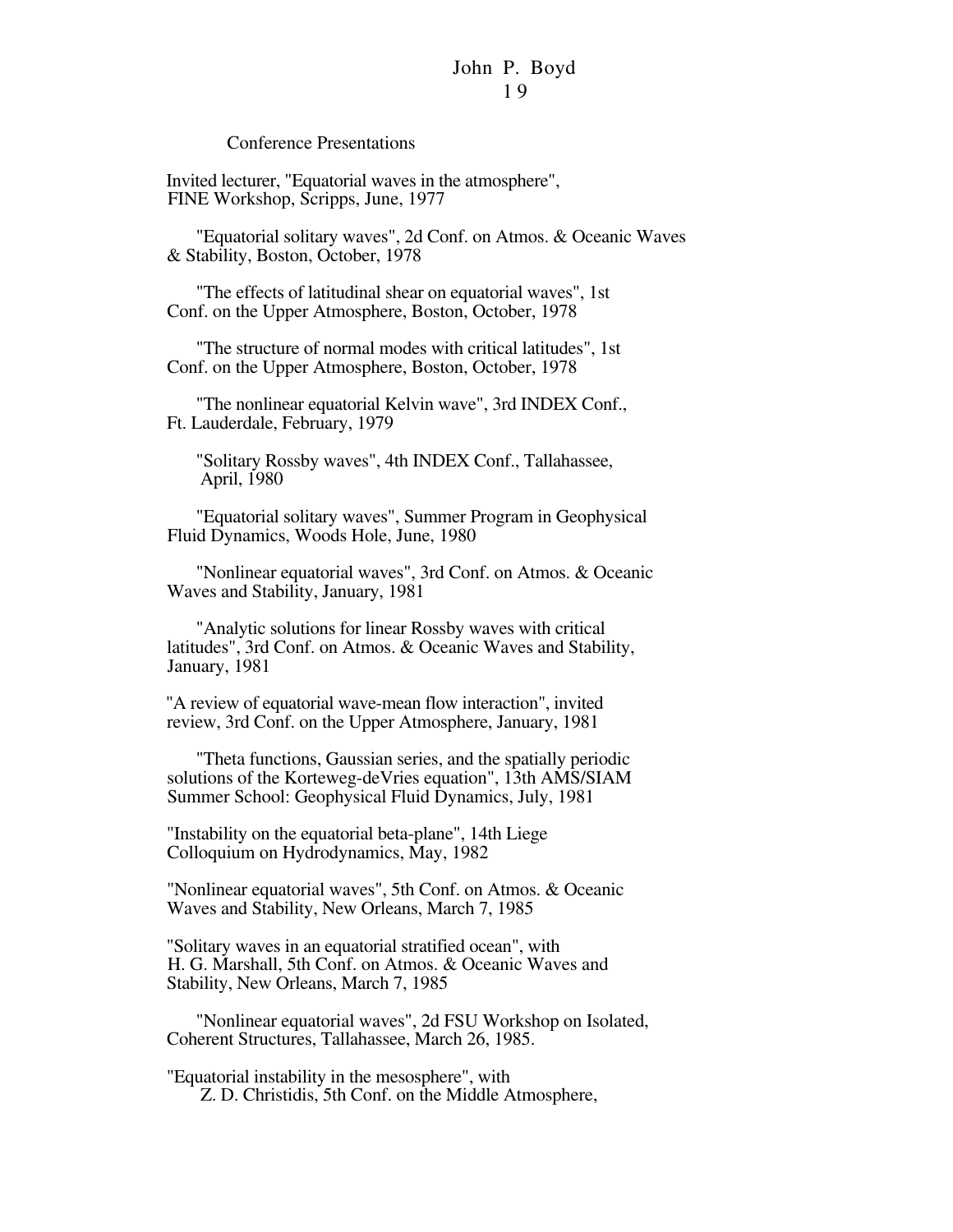Boulder, April 26, 1985.

 "Orthogonal Rational Functions for Unbounded Intervals", SIAM National Meeting, Boston, July, 1986

"Orthogonal Rational Functions for a Semi-Infinite Atmosphere", 6th Conf. on the Middle Atmosphere, Baltimore, March, 1987.

"Numerical Methods for Quasi-Solitary Waves", Workshop on Ocean Vortices, Tallahassee, March, 1987.

"Generalized Solitary & Cnoidal Waves", Invited Lecture, Colloquium on Low-Frequency Variability in the Atmosphere, NCAR, July, 1987

 "Boundary Value Methods for Solitary Waves", with S. E. Haupt 6th Conference on Atmospheric & Oceanic Waves and Stability, Seattle, August, 1987

"Generalized Quasi-Solitary Waves", 6th Conference on Atmospheric & Oceanic Waves & Stability, Seattle, August, 1987

"Finite Difference Acceleration of Pseudospectral Methods", SIAM National Meeting, Denver, October, 1987

"The LaSC Interdisciplinary Degree Program in Scientific Computing", Cornell, July, 1988

 "Weakly Non-Local Solitary Waves", Liege Colloquium on Hydrodynamics, Liege, Belgium, May, 1988

 "Weakly Non-local Solitary Waves", SIAM National Meeting, Minneapolis, July, 1988

 "Nonlinear Waves" [3 lectures], Enrico Fermi Summer School, Varenna, Italy, August, 1988

 "Thermal Convection Around a Fusion Apparatus", with S. Wineberg et al., SIAM National Meeting, San Diego, July, 1989

 "New Directions in Nonlinear Waves", invited review, IAMAP, Reading, England, August, 1989

"Sum-Accelerated Pseudospectral Methods", SIAM National Meeting, Chicago, July, 1990

"Spectral Element Methods for an Elliptical Journal Bearing", SIAM National Meeting, Chicago, July, 1990 (with Schumack and Schultz)

"Spectral Methods for an Elliptical Journal Bearing", Fluid Section, American Physical Society, Ithaca, New York, November, 1990 (with Schumack and Schultz)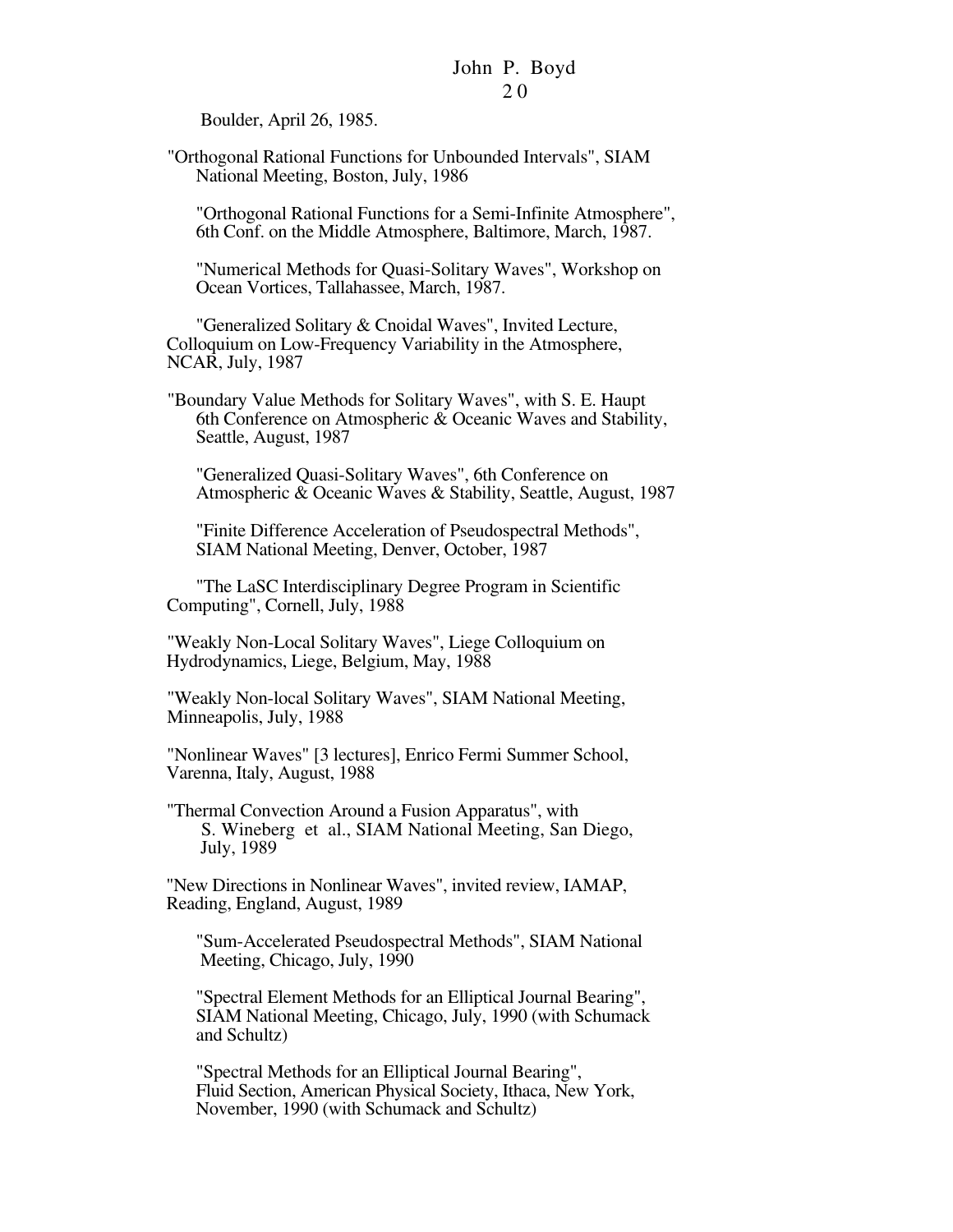"A Three-Dimensional Spectral Element Model with Focusing Resolution: Application to Deep Water Formation", Ocean Society Meeting, Washington DC, March, 1991 (with Marshall, Evans, and Haidvogel)

"Weakly Nonlocal Solitary Waves", ICIAM 91, Washington DC, July, 1991

"Sum Acceleration Methods", CHAMMP Workshop on Numerical Methods for Fluids in Spherical Geometry, Boulder, October, 11, 1991

"The Energy Spectrum of Fronts", 8th Conference on Atmospheric and Oceanic Waves and Stability, AMS, Denver, October 15, 1991

"Sum Acceleration Methods & Tikhonov Regularization", International Conference on Spectral and High Order Methods (ICOSAHOM '92), Monpellier, France, June 25, 1992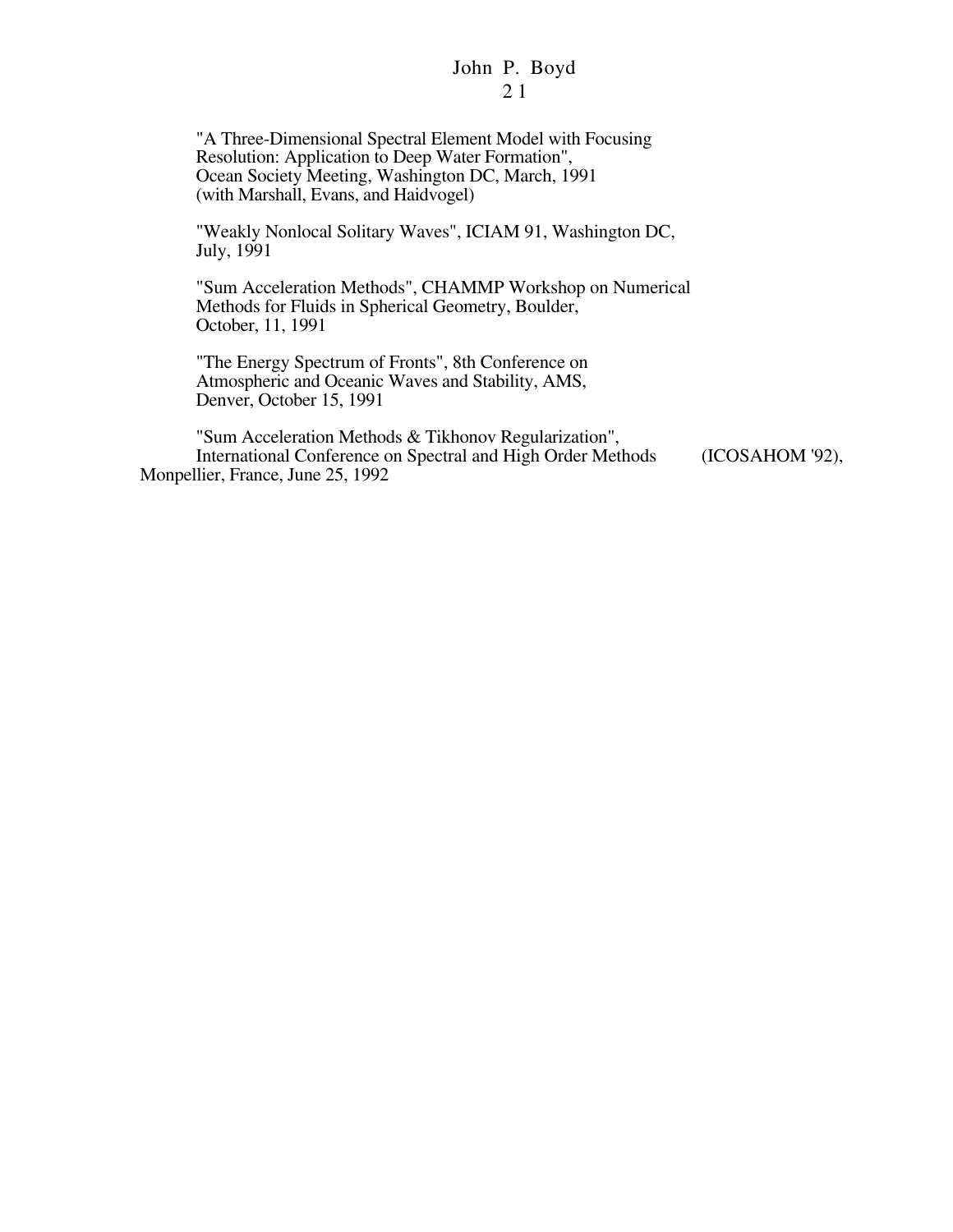#### 2 2

"Defeating the Runge Phenomenon by Tikhonov Regularization", DOE Scientific Computing Workshop, Albuquerque, Feb. 4, 1993

"New Spectral Algorithms", Third CHAMMP Workshop on Numerical Methods for PDEs on the Sphere, Oak Ridge, Tennessee, April, 1993

"The Slow Manifold", 9th Conference on Atmospheric & Oceanic Waves and Stability", San Antonio, May, 1993

"Time-Marching on the Slow Manifold: The Relationship Between the Nonlinear Galerkin Method and Implicit Timestepping Algorithms", SIAM National Meeting, San Diego, July 25, 1994

"The ErfcLog Filter", CHAMMP Workshop for PDEs on the Sphere, Chicago, August 26, 1994.

"Space Adaptive Spectral Filtering", LaSC Conference, Ann Arbor, October 13, 1994

"Hyperasymptotic Perturbation Theory", Los Alamos, May 15, 1995

"The erfc-log filter and the asymptotics of the Euler & Vandeven sequence accelerations", ICOSAHOM, Houston, June, 1995

"Triangular spectral element methods for geophysical fluid dynamics applications", ICOSAHOM, Houston, June, 1995 (with B. A. Wingate)

"Numerical Solutions to the Elliptical Journal Bearing", APS Fluid Sections, August, 1995 (with W. Schultz & H. Han)

"Strong vortices & weakly nonlocal solitary waves in the ocean and atmosphere", SIAM National Meeting, October 20, 1996

"Exponential asymptotics and Chebyshev polynomials", SIAM National Meeting, October 20, 1996

"Hyperasymptotic perturbation theory and numerical studies of nonlocal solitary waves with application to near-equatorial ocean vortices", 11th Conference on Atmospheric & Oceanic Fluid Dynamics, June 23, 1997

"Propagation of Kelvin wave packet in equatorial ocean", with Guan-yu Chen, 11th Conference on Atmospheric & Oceanic Fluid Dynamics, June 24, 1997

"Variational data assimilation for atmospheric solitary waves", 11th Conference on Atmospheric & Oceanic Fluid Dynamics, June 26, 1997

"Compatibility Conditions for Time-Dependent Partial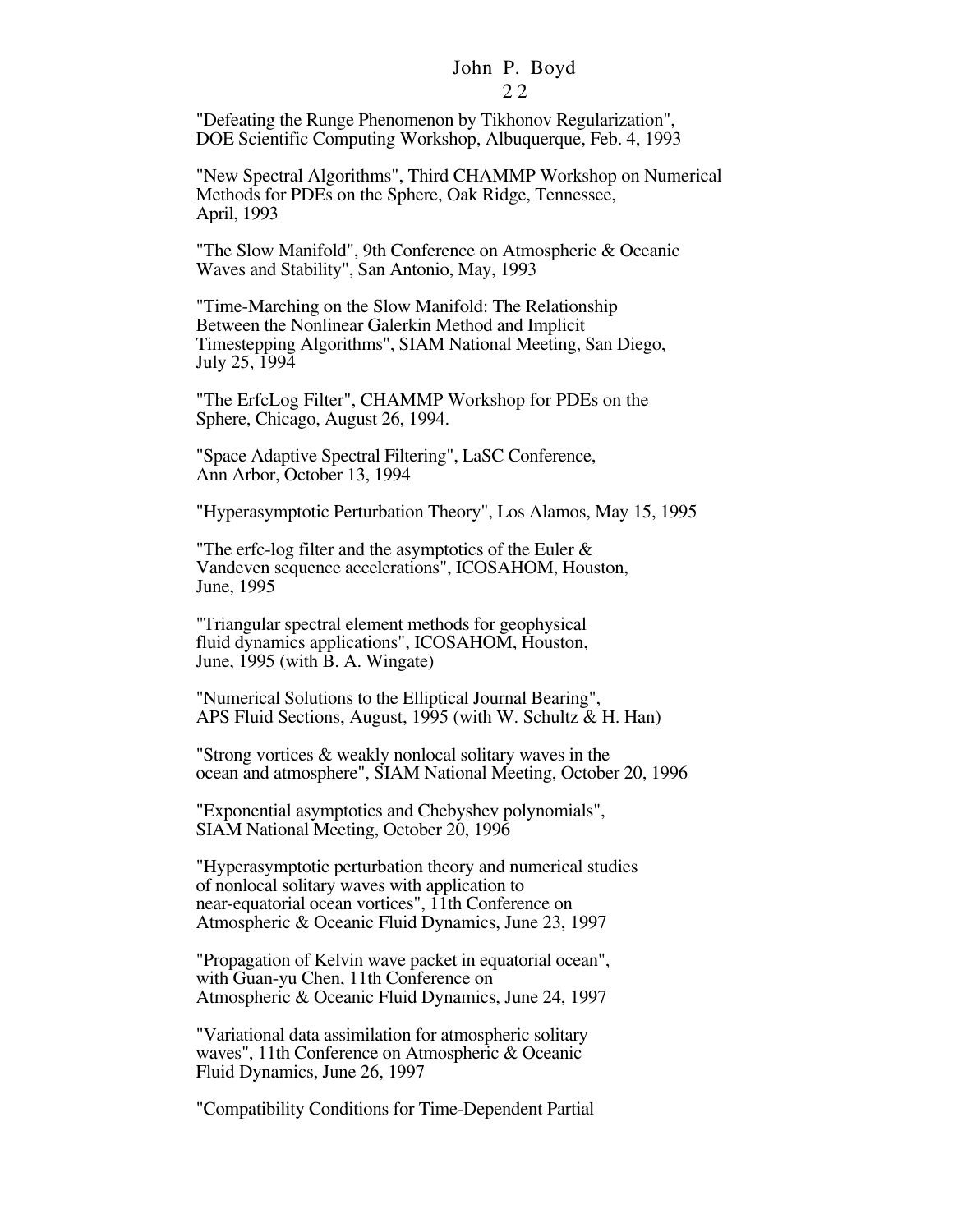2 3

Differential Equations and the Rate of Convergence of Chebyshev and Fourier Spectral Methods", with N. Flyer, 6th Workshop on PDEs on the Sphere, Gatlinburg, TN, April 29, 1998

"The NLS/KdV Connection", with G.-Y. Chen, IMACS Nonlinear Wave Conference, U. of Georgia, April, 1999.

"Pseudospectral Methods Versus Dealiased, High Order Finite Differences", 8th Workshop on PDEs on the Sphere, San Francisco, Dec., 1999.

"Prolate Spectral Elements", 10th Workshop on PDEs on the Sphere, Toronto, August 13, 2002

"Corner Waves", 3rd IMACS Conference on Nonlinear Waves, Athens, Georgia, April 10, 2003

"Nonlinear equatorial waves: Rossby vortices and Kelvin fronts", 14th AMS Dynamics conference, June, 2003

"Corner and Near-Corner Waves: Matched Asymptotics and Pseudospectral Algorithms for Slope-Discontinuous Limits of Cnoidal Waves with Applications to Whitham's Equation Family and Oceanic Equatorial Kelvin Waves" Montreal, June, 2003

"The Cnoidal/Corner Wave/Breaking Scenario for Equatorial Kelvin Waves", AGU Ocean Sciences Meeting, Portland, Jan. 30, 2004

"Chebyshev Solution of the Nearly-Singular One-dimensional Helmholtz Equation and Related Singular Perturbation Equations: Multiple Scale Series and Exact Particular Integral for Polynomial Forcing", ICOSAHOM 2004, Brown University, Providence, July, (2004).

"Prolate Spheroidal Wavefunctions as an Alternative to Chebyshev and Legendre Polynomials", ICOSAHOM 2004, Brown University, Providence, July, (2004).

"Corner and Near-Corner Waves: Matched Asymptotics and Mapped Fourier Algorithms Applied to the Corner Wave Bifurcation", SIAM Nonlinear Waves Conference, Orlando, October (2004).

"Why Newton's Method is Hard for Travelling Waves: Small Denominators, KAM Theory, Arnold's Linear Fourier Problem, Non-Uniqueness, Constraints and Erratic Failure, IMACS Waves '05, Athens, Georgia (2005).

"New Developments in Spectral Methods: Defeating Gibbs'Phenomenon and Spectrally-Accurate Nesting", PDEs on the Sphere, Monterey, June (2006).

"Multiscale Issues in Geophysical Fluid Dynamics", Army Research Office Workshop on Computational Multiscale Methodologies, June (2006).

"Computing the Zeros of Truncated Fourier Series and Chebyshev Polynomial Series: Roots of Polynomials in Spectral Form", SIAM National Meeting, Boston, July (2006).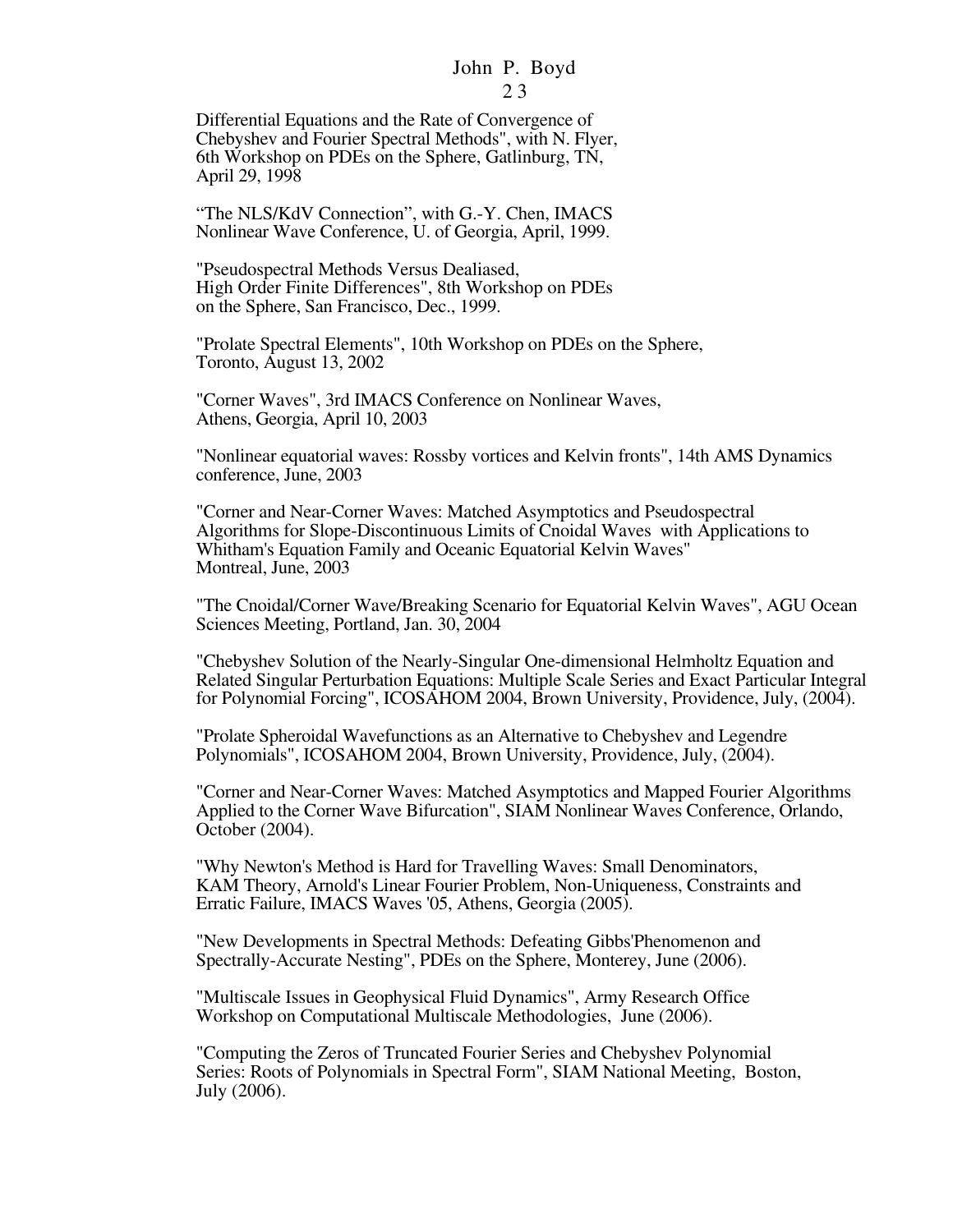"Gibbs Phenomenon and the Runge Phenomenon: New Strategies to Defeat Old Adversaries", SIAM National Meeting, Boston, July (2006).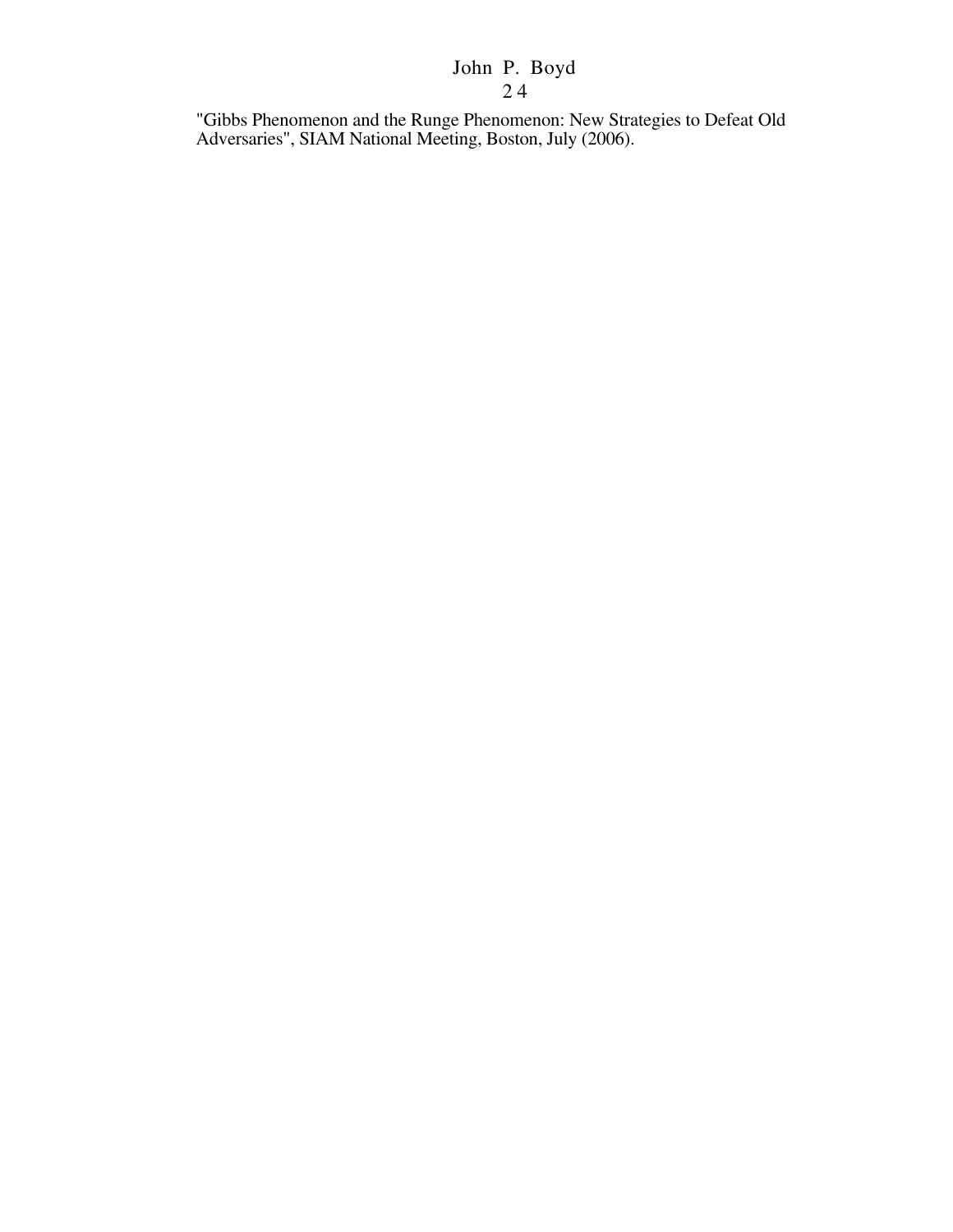### Seminars

"Equatorial solitary waves", Scripps, June, 1977

- "The effects of latitudinal shear on equatorial waves", Nova University, April, 1978
	- "The effects of latitudinal shear on equatorial waves", Florida State University, April, 1978
	- "Recent progress in equatorial waves", GFDL, Princeton, February, 1979

"Nonlinear equatorial waves", University of Chicago, March, 1979

"Nonlinear equatorial waves", Harvard, February, 1980

"The general circulation of the atmosphere", Raytheon Corp., Waltham, April, 1980

"Equatorial solitary waves", MIT, November, 1980

"Nonlinear equatorial gravity waves", Harvard, December, 1980

"Nonlinear equatorial waves", GFDL, Princeton, May, 1985

"Algebraic manipulation languages in fluid mechanics", AOS Dept., Ann Arbor, March, 1986

"Orthogonal rational functions on unbounded intervals", NOAA GFDL & Applied Mathematics Program, Princeton, June, 1986

"Algebraic manipulation languages in fluid mechanics", Laboratory for Scientific Computation, April, 1987

 "Special Chebyshev methods for corner singularities and non-local solitary waves", Ohio Supercomputer Center, February, 1989

 "Special Chebyshev methods for corner singularities and non-local solitary waves", Laboratory for Scientific Computation, March, 1989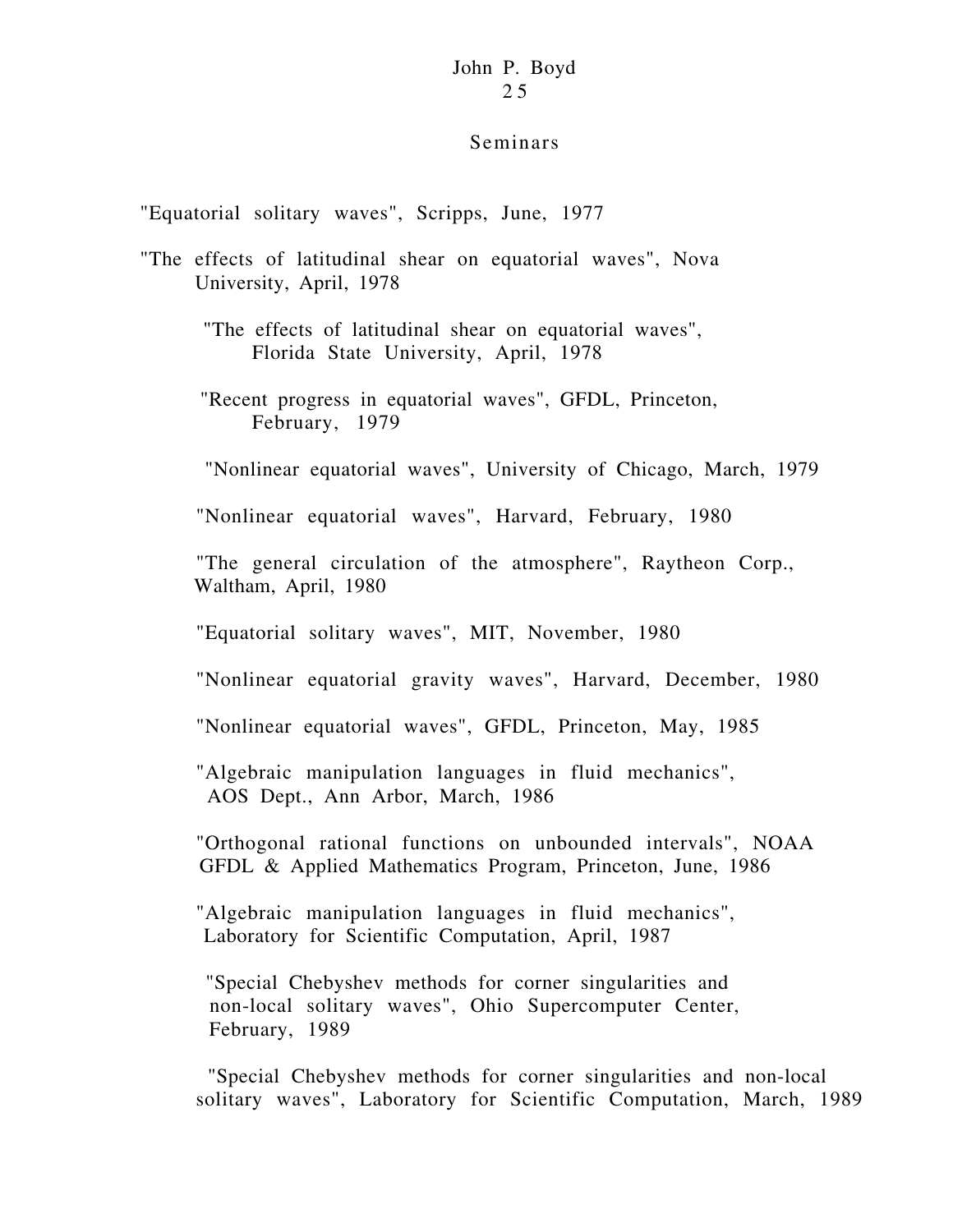"New directions in nonlinear waves", Univ. of South Carolina, November, 1989.

"New directions in nonlinear waves", AOSS Dept.,February, 1990.

"Weakly nonlocal solitary waves", Dept. of Mech. & Aerospace Engineering, Rutgers, December, 1991

"The energy spectrum of fronts", GFDL/Princeton, March, 1992

"New directions in numerical oceanography", Hawaii, April, 1992

"Weakly nonlocal solitary waves", JIMAR, U. Hawaii, Oct., 1992

"The energy spectrum of fronts", Dept. Meteorology, U. Hawaii, Oct., 1992

"Weakly nonlocal solitary waves", University of New South Wales, Oct., 1992

"Weakly nonlocal solitary waves", Monash University, Nov., 1992

"Equatorial Solitary Waves", U. of Delaware, Dec., 1994

"Nonlocal solitary waves and near-equatorial vortices", U. of Hawaii, June, 1997

"Nonlocal solitary waves and near-equatorial vortices", Peking University, Beijing, June, 1997

"Nonexistence of non-axisymmetric solitary waves and vortex crystals", Key Laboratory for the Atmospheric Boundary Layer, Academica Sinica, Beijing, June, 1997

"Nonlocal solitary waves and near-equatorial vortices", Ocean University of Qingdao, June, 1997

"Nonlocal solitary waves and near-equatorial vortices", Nanjing University, June, 1997

"Nonlocal solitary waves and near-equatorial vortices", Pacific Marine Environmental Laboratory, Seattle, June, 1997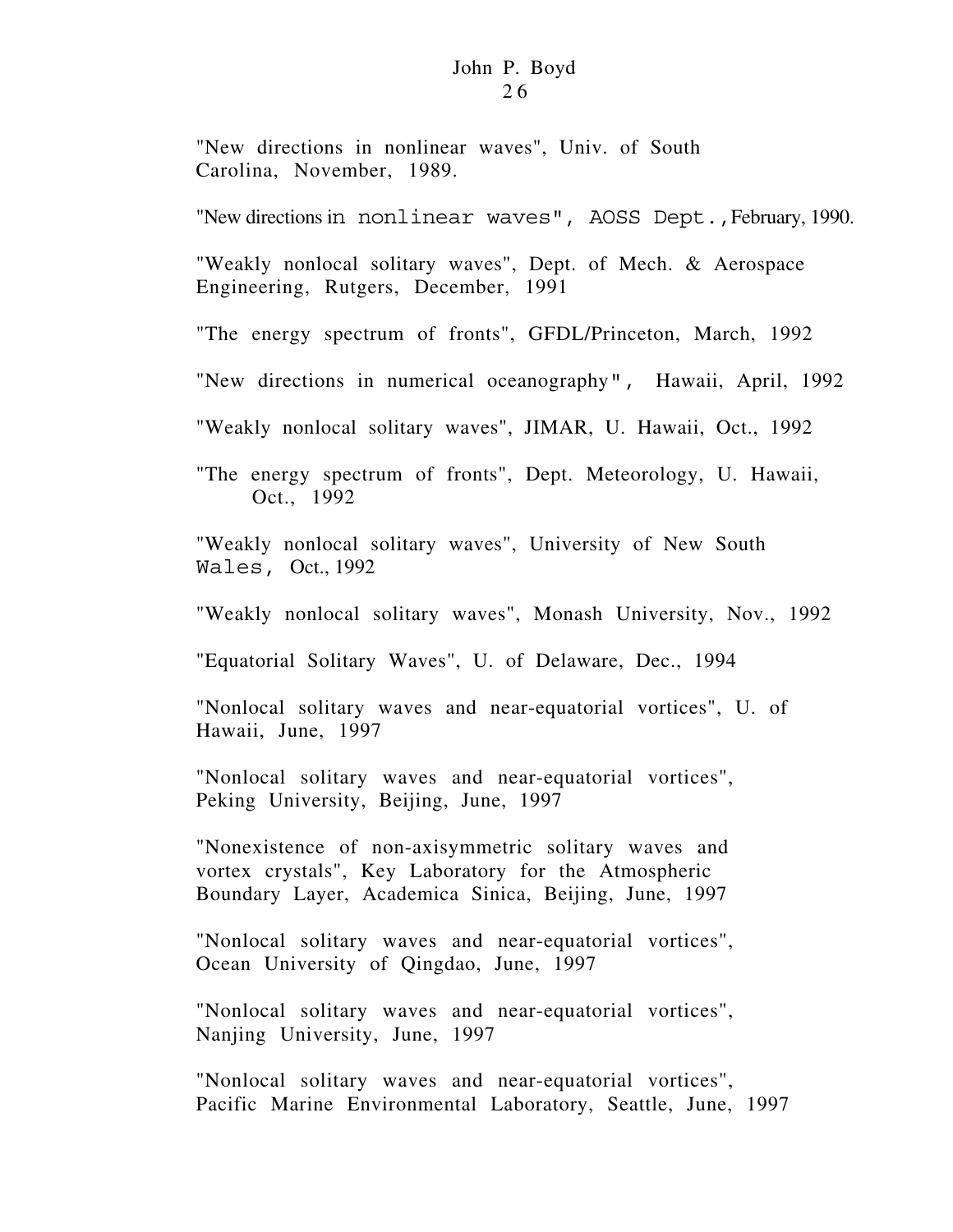"Solitary waves by horseback, matched asymptotic expansions, and computer algebra", AOSS Dept., Michigan, October, 1999

"Periodic extension of non-periodic functions and the optimization of smoothed, C-infinity top-hat function", Computer Science Dept., University of Toronto, Jan. 26,2001

"Compatibility Conditions for Time-Dependent Partial Differential Equations and the Rate of Convergence of Chebyshev and Fourier Spectral Methods", Wayne State University, Sept. 17, 2001.

"Step-Fronts and Spiriform Filaments: Why Computational Meteorology is Hard", AOSS Dept., October 4, 2001

"Prolate Spectral Elements", Division of Applied Mathematics, Brown University, Oct. 15, 2002

"Prolate Spectral Elements", Dept. of Mathematics, Michigan State University, Nov. 5, 2002

"Prolate Spectral Elements", Dept. of Math., U. of Michigan, April 18, 2003

"Geophysical Fluid Dynamics", AOSS Dept., REU, June, 2005

"Equatorial Rossby Solitons", Dept. of Atmospheric Science, Peking U., June 23, 2005

"Equatorial Kelvin and Rossby Waves", Ocean University of China, Qingdao, June 27, 2005

"Equatorial Kelvin Fronts and Microbreaking", Institute of Atmospheric Physics, Academica Sinica, Beijing, June 29, 2005

"A History of the Kelvin Wave", AOSS Dept, Univ. of Michigan, November, 2006

"Defeating the Runge Phenomenon", Applied Math. Dept., Univ. of Colorado, November, 2006.

"Nonlinear Kelvin Waves", NCAR, November, 2006.

"Gaussian Radial Basis Functions", Dept. of Mathematics, University of Michigan, Feb. 2, 2007.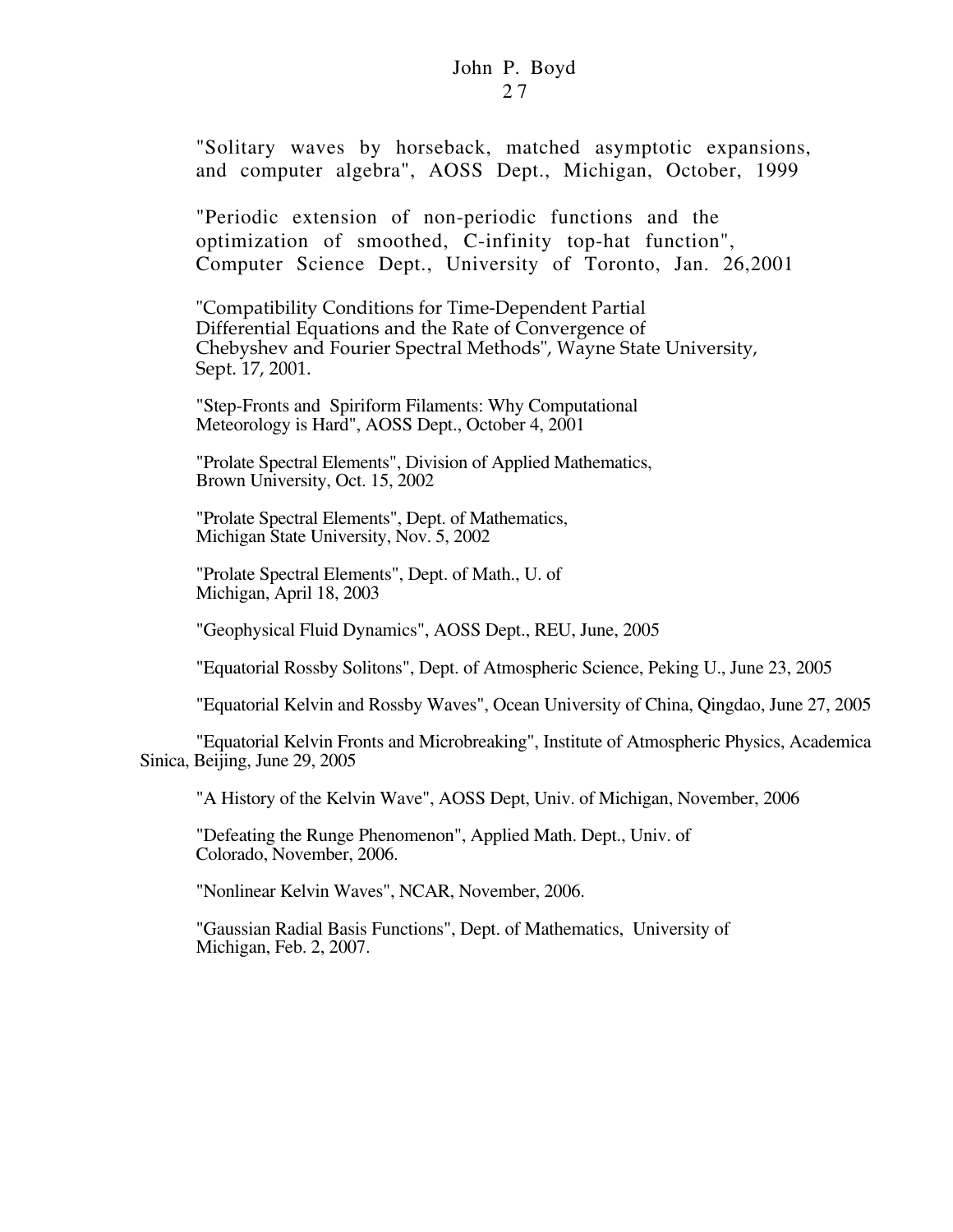## Educational Activities

## Chairman of Ph. D. Theses:

| 1. Dr. Shun der Ko                                                        | (graduated '85; co-chair, J. J. Tribbia)                      |  |  |  |  |  |  |
|---------------------------------------------------------------------------|---------------------------------------------------------------|--|--|--|--|--|--|
| 2. Dr. Sue Ellen Haupt (graduated '87)                                    |                                                               |  |  |  |  |  |  |
| 3. Dr. Hong Ma                                                            | (graduated '91)                                               |  |  |  |  |  |  |
|                                                                           | 4. Dr. Mark Schumack (graduated '90; co-chair, W. W. Schultz) |  |  |  |  |  |  |
| 5. Dr. Javad Abdollahi-Alibeik (graduated '94; co-chair,<br>N. Katopodes) |                                                               |  |  |  |  |  |  |
| 6. Dr. Hengchu Han                                                        | (graduated '95, co-chair, W. W. Schultz)                      |  |  |  |  |  |  |
| 7. Dr. Beth Wingate                                                       | (graduated '96)                                               |  |  |  |  |  |  |
| 8. Dr. Wan-li Wu                                                          | (graduated '96, co-chair, A. K. Smith)                        |  |  |  |  |  |  |
| 9. Dr. Guan-Yu Chen                                                       | (graduated '98)                                               |  |  |  |  |  |  |
| 10. Dr. Natasha Flyer                                                     | (graduated '98)                                               |  |  |  |  |  |  |
| 11. Dr. Laila Guessous<br><b>Oakland University</b>                       | (graduated '99, co-chair, V. Arpaci)                          |  |  |  |  |  |  |

12. Dr. Andrei Natarov (graduated '00) The International Pacific Research Center (IPRC) at the University of Hawaii

13. Ms. Lei Wang, Applied and Interdisciplinary Mathematics (candidacy Dec., 2006)

14. Mr. Cheng Zhou, Atmospheric Science, (candidacy exam, May, 2007) (total of 12 Ph. D. students graduated plus 2 in progress)

## Member of Ph. D. Committees:

|  | 1. Dr. Nam Young Lee |  |  | MEAM (W. Schultz, Chairman) |
|--|----------------------|--|--|-----------------------------|
|  | 2. Dr. Wen-Mei Yang  |  |  | MEAM (V. Arpaci, Chairman)  |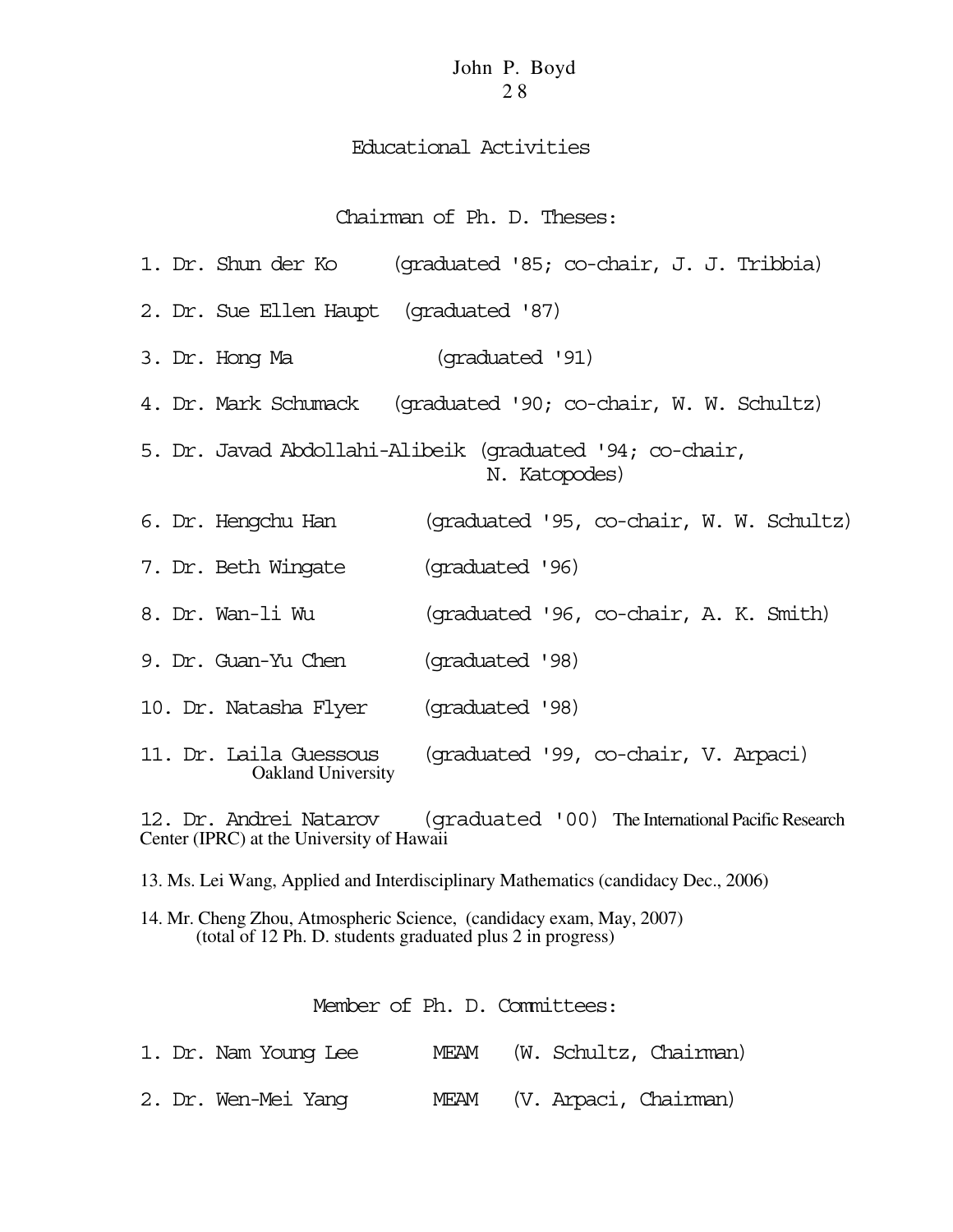- 3. Dr. Randy Haupt ECEE (V. Liepa, Chairman)
- 4. Dr. Stephen Bougher AOSS (A. Nagy, Chairman)
- 5. Dr. James Leo AOSS (S. Jacobs, Chairman)
- 6. Dr. K.-H. Luc EECS (K. Irani, Chairman)
- 7. Dr. Amid Ansari AOSS/MEAM (R. Akhavan, Chairwoman)
- 8. Dr. Judith Miller Math (M. Weinstein, Chair)
- 9. Dr. Asghar Esmaeeli-Kosej MEAN (G. Tryggvason, Chair)
- 10. Dr. Andrew Cary Aero (K. Powell)
- 11. Dr. Sangmo Kang MEAM (R. Akhavan)
- 12. Dr. Robert Groves Nuclear E. (E. Larsen)
- 13. Dr. Brett Sanders CEE (N. Katopodes)
- 14. Dr. Joseph Schumer NE&RS (J. Holloway)
- 15. Dr. Zheng Xu AOSS (S. Jacobs)
- 17. Dr. Zhijian Wu AOSS (G. Meadows, Chair)
- 18. Dr. Srikanth Ranganathan AOSS (D. Ortland/P. Hays, Chairs)
- 19. Dr. Vivian Choi Mathematics, Monash Uninversity (R. Grimshaw, chair)
- 20. Dr. Anita Tam Layton Computer Sci., U. of Toronto (K. Jackson, C. Christara, chairs)
- 21. Dr. Christiane Jablonowski, AOSS (J. Penner, Chair) 4/30/2004
- 22. Dr. Christopher Kent, NAME (W. Choi, Chair)
- 23. Dr. Jacquelin Koch, AOSS 8/18/2006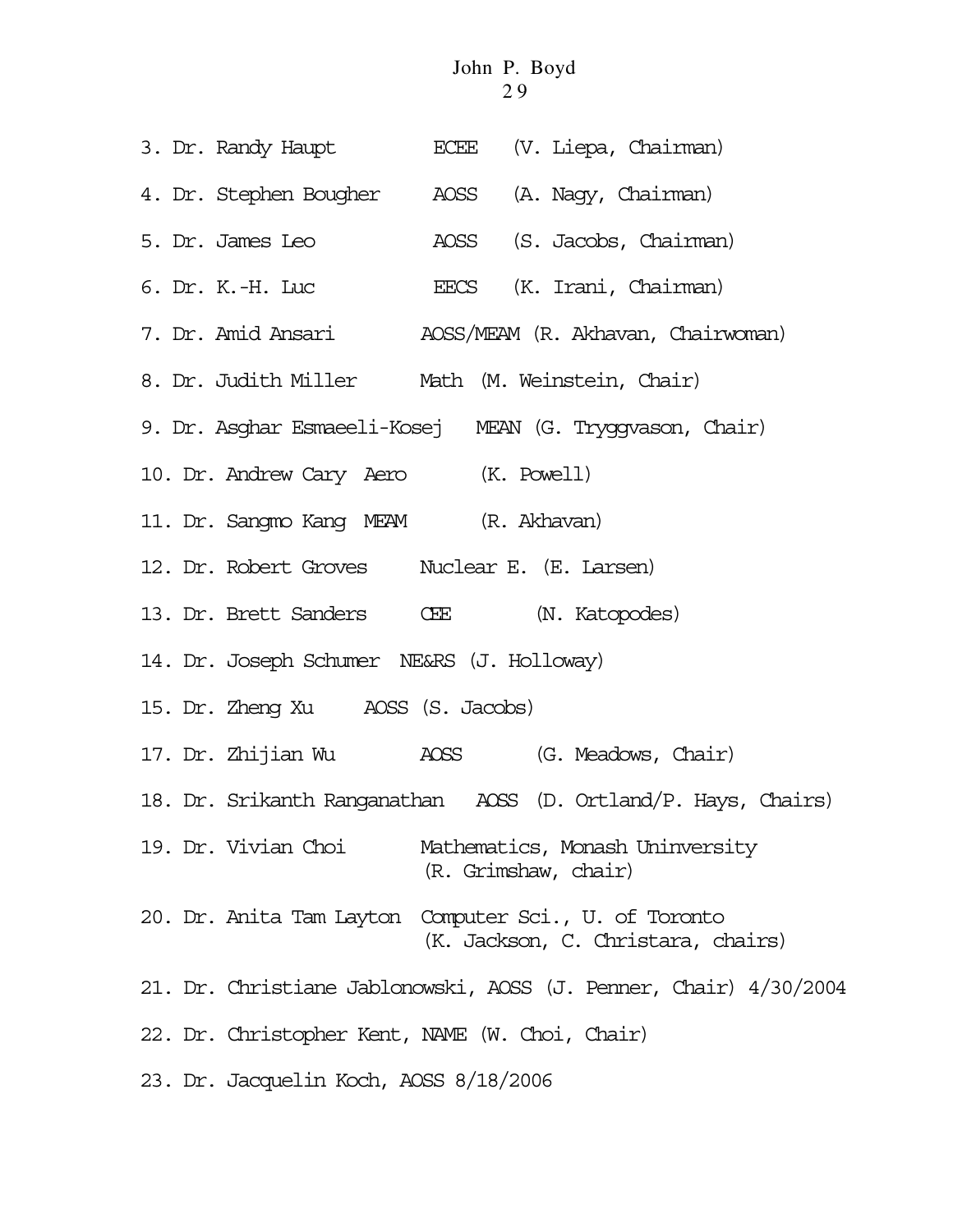- 24. Mehmet Umut Haliloglu, ME
- 25. Hee Jun Park, ME
- 26. Mark Iwen, Mathematics

M. S. Degrees

- 1. Zaphiris Christidis ('83)
- 2. Xiaoming Zhang ('88)
- 3. Hao Xu ('04)

#### UROP Students

1. Kristina Neal (Fall '03 & Winter '04) ladymerc@umich.edu

2. Temitope Akinlua (Fall '03 & Winter '04) ednut@umich.edu

3. Miesha Williamson (Fall '03) mjwillin@umich.edu

4. Ninad Ramachandra Naik (Fall '03 & Winter '04) ninadrn@umich.edu

- 5. Ibrahim Ashamey (Fall '04)
- 6. Daniel Gally (Fall-Winter '04-'05)
- 7. Geoff Hancock (Fall-Winter '04-'05)
- 8. Arvind Srivasta (Fall '05)
- 9. Aaron Miller (Fall '05)
- 10. Amanda Mims (Fall-Winter '05-'06)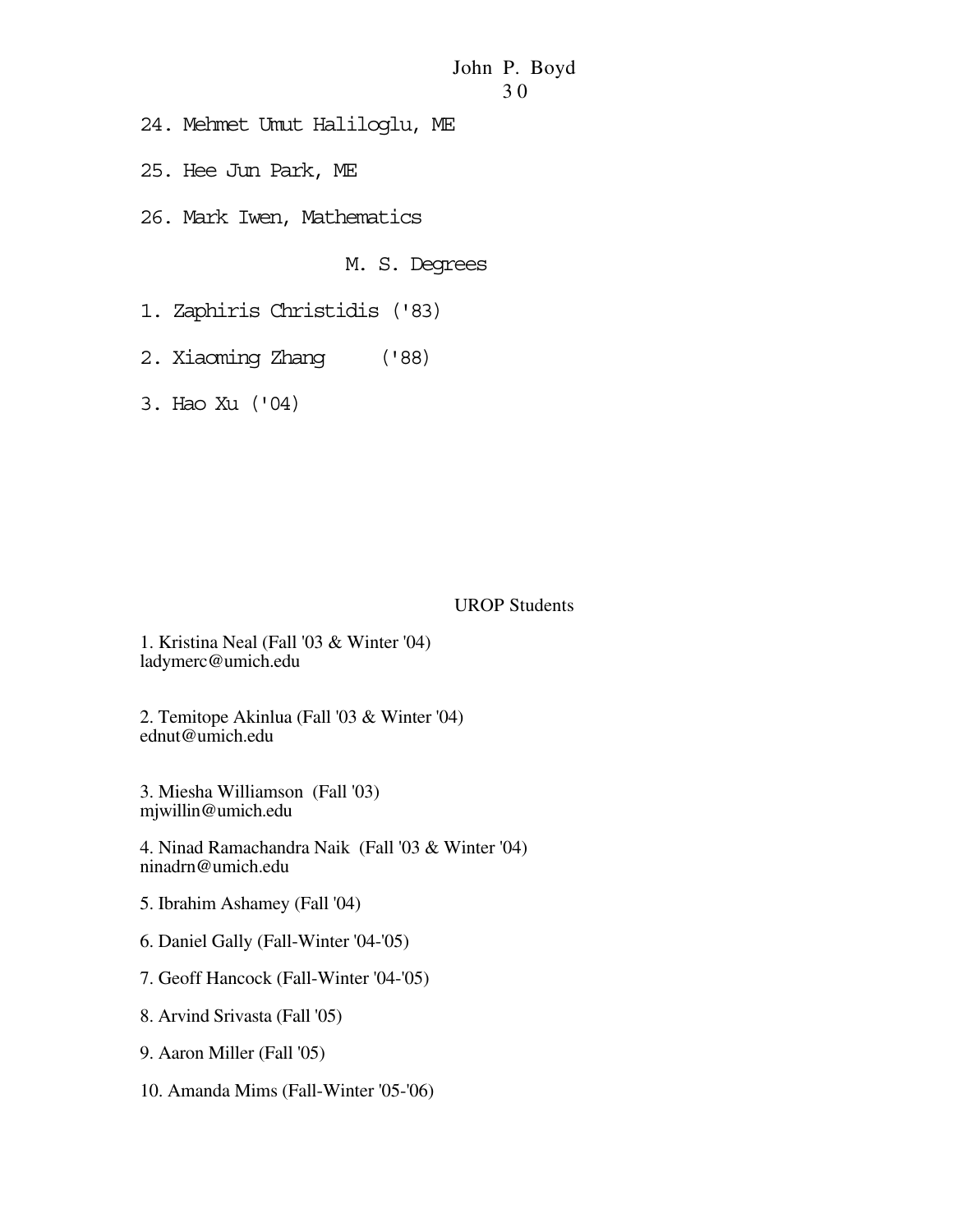3 1

11. Fei Xu (Fall-Winter '05-'06)

12. Liang Tao (Winter '06)

13. Jun Rong Ong (Fall-Winter '06-'07)

14. Sundeep Parhar (Fall-winter '06-'07)

15. Amol Mody (Fall-Winter '06-'07)

Marian Sarah Parker Scholars

Dana Badeen (Fall '04 and Winter '05)

REU Students

1. Lindsay M. Sheridan (Summer '05)